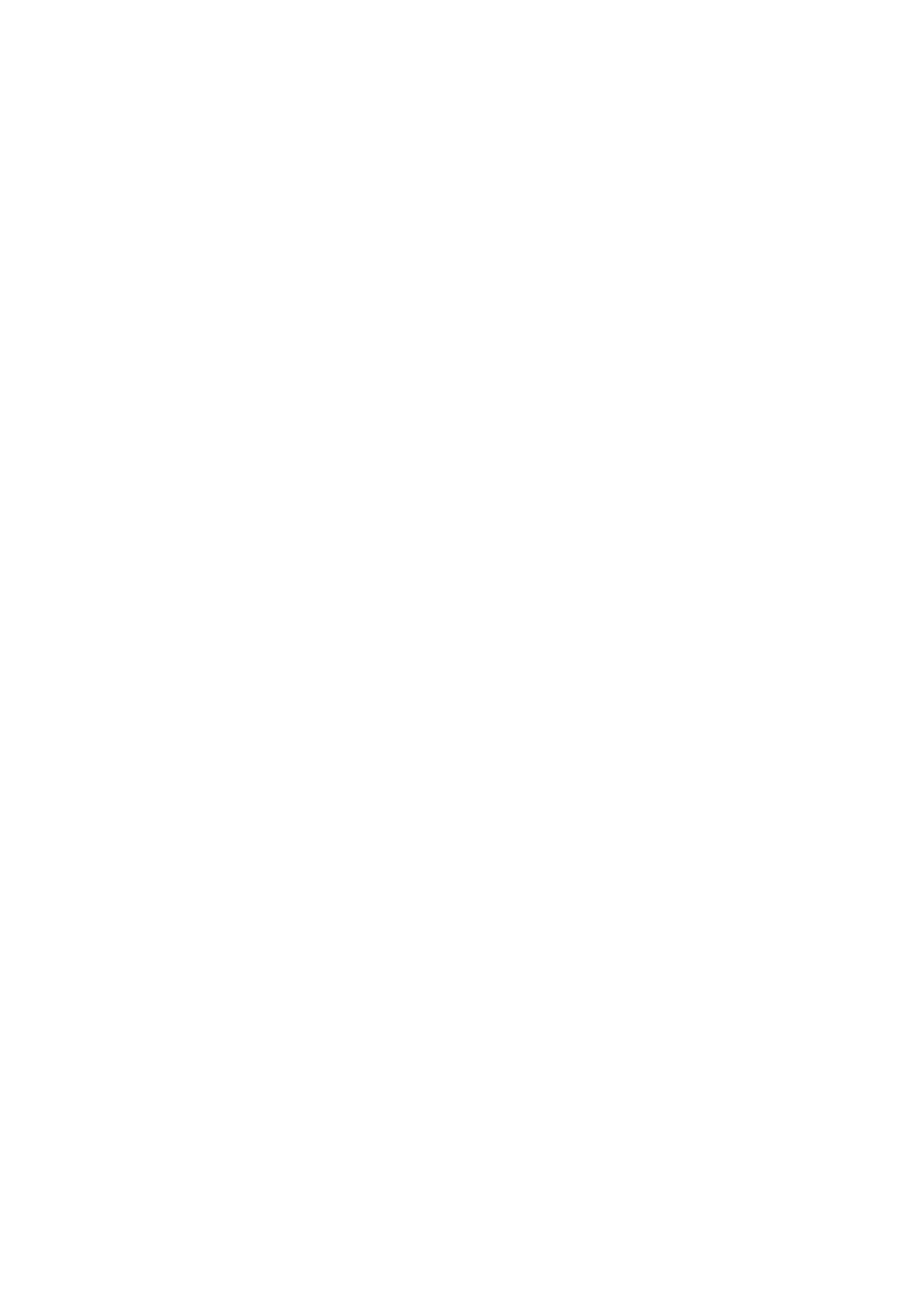**A. LABELLING** Medicinal product no longer authorised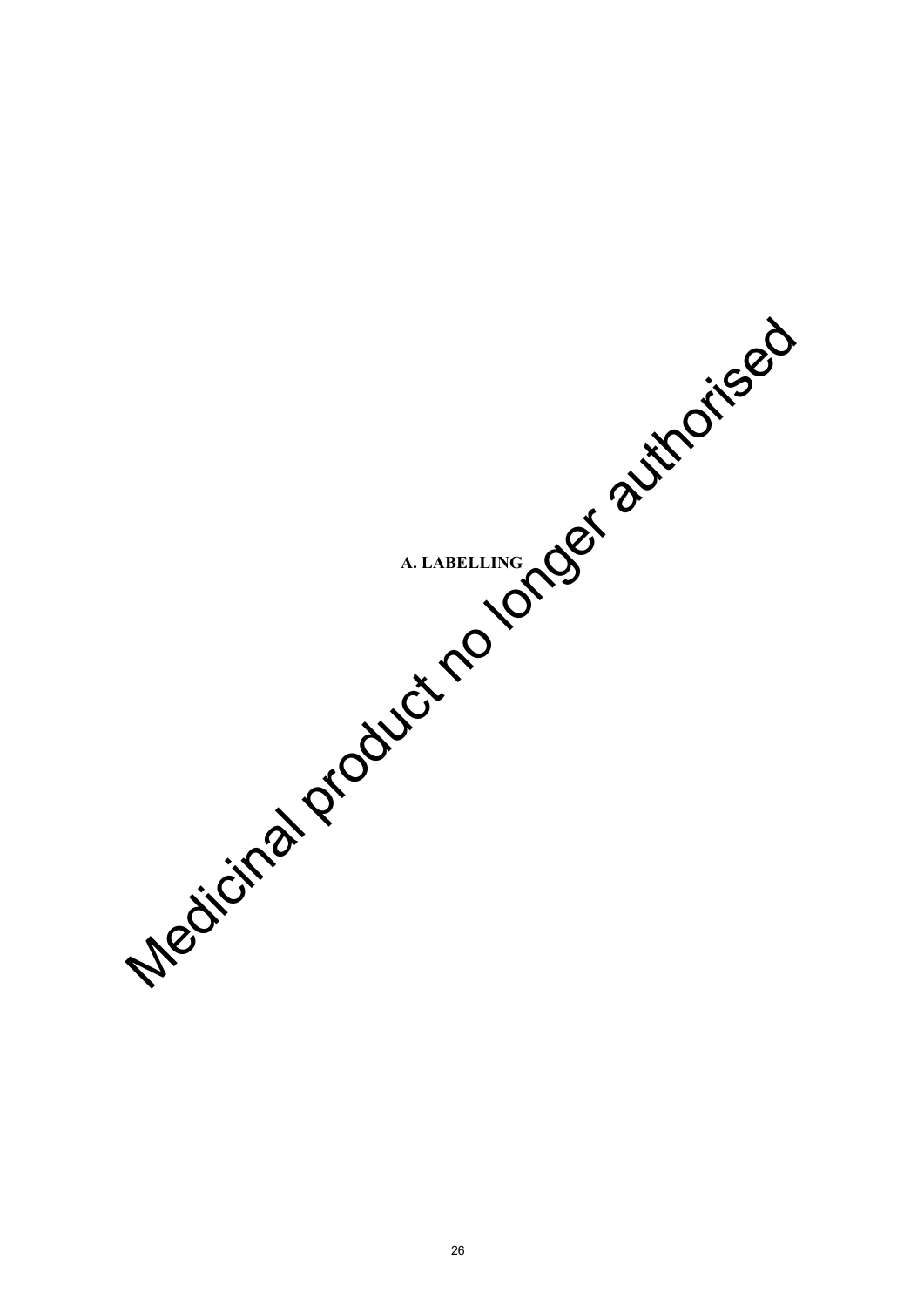### **PARTICULARS TO APPEAR ON THE OUTER PACKAGING**

### **OUTER CARTON 100 mg**

### **1. NAME OF THE MEDICINAL PRODUCT**

Pemetrexed Pfizer 100 mg powder for concentrate for solution for infusion pemetrexed

### **2. STATEMENT OF ACTIVE SUBSTANCE(S)**

Each vial contains 100 mg of pemetrexed (as pemetrexed ditromethamine)<br>After reconstitution, each vial contains 25 mg/ml of pemetrexed<br>3. LIST OF EXCIPIENTS

After reconstitution, each vial contains 25 mg/ml of pemetrexed

### **3. LIST OF EXCIPIENTS**

Contains mannitol

### **4. PHARMACEUTICAL FORM AND CONTENTS**

Powder for concentrate for solution for infusion 100 mg 1 vial

### **5. METHOD AND ROUTE(S) OF ADMINISTRATION**

For intravenous use after reconstitution and dilution

Read the package leaflet before use.

Single use only

# **6. SPECIAL WARNING THAT THE MEDICINAL PRODUCT MUST BE STORED OUT OF THE SIGHT AND REACH OF CHILDREN** STATEMENT OF ACTIVE SUBSTANCE(S)<br>
Ech vial contains 100 mg of permetrexed disperserved ditromethamine)<br>
Echr reconstitution, each vial contains 25 mg/ml of permetrexed<br>
LIST OF EXCIPIENTS<br>
MISSION CONTENTS<br>
METHOD AND ROUT

Keep out of the sight and reach of children.

### **7. OTHER SPECIAL WARNING(S), IF NECESSARY**

Cytotoxic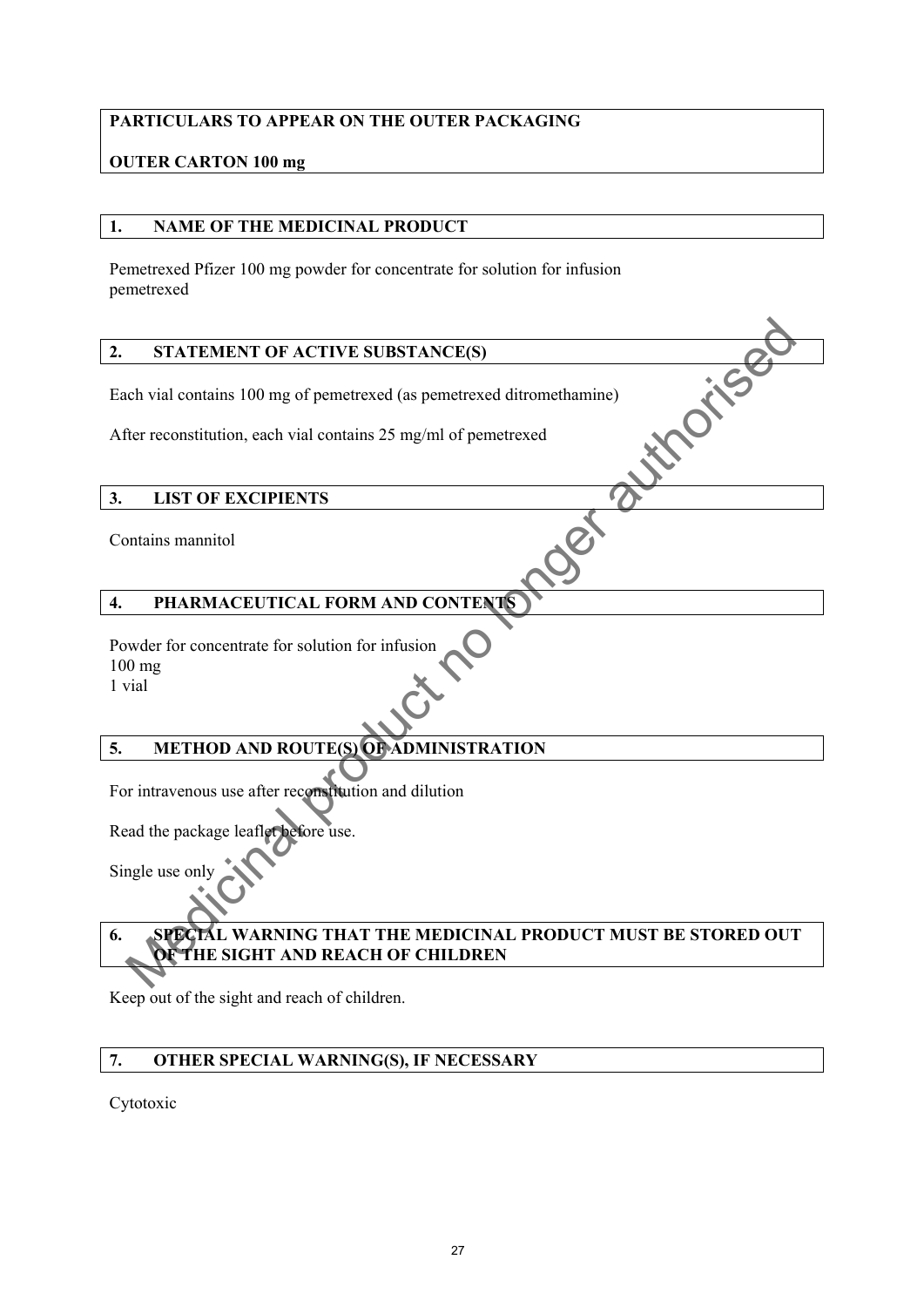### **8. EXPIRY DATE**

### EXP

Read the package leaflet for the shelf life of the reconstituted product.

### **9. SPECIAL STORAGE CONDITIONS**

Store below 30°C

# **10. SPECIAL PRECAUTIONS FOR DISPOSAL OF UNUSED MEDICINAL PRODUC OR WASTE MATERIALS DERIVED FROM SUCH MEDICINAL PRODUCTS, IF APPROPRIATE**  MEDICINAL PRODUCTIONS FOR DISPOSAL OF UNUSED MEDICINAL PRODUCTS.<br>
MANASTE MATERIALS DERIVED FROM SUCH MEDICINAL PRODUCTS. IF<br>
PPROPRIATE<br>
Seard unused contents appropriately<br>
Next Europe MA EEIG<br>
No Bruxelles<br>
No longer an

Discard unused contents appropriately

### **11. NAME AND ADDRESS OF THE MARKETING AUTHORISATION HOLDER**

Pfizer Europe MA EEIG Boulevard de la Plaine 17 1050 Bruxelles Belgium **12. MARKETING AUTHORISATION NUMBER(S)** 

EU/1/17/1183/001

### **13. BATCH NUMBER**

BN

### 14. GENERAL CLASSIFICATION FOR SUPPLY

**15. INSTRUCTIONS ON USE**

### **16. INFORMATION IN BRAILLE**

Justification for not including Braille accepted

### **17. UNIQUE IDENTIFIER- 2D BARCODE**

2D barcode carrying the unique identifier included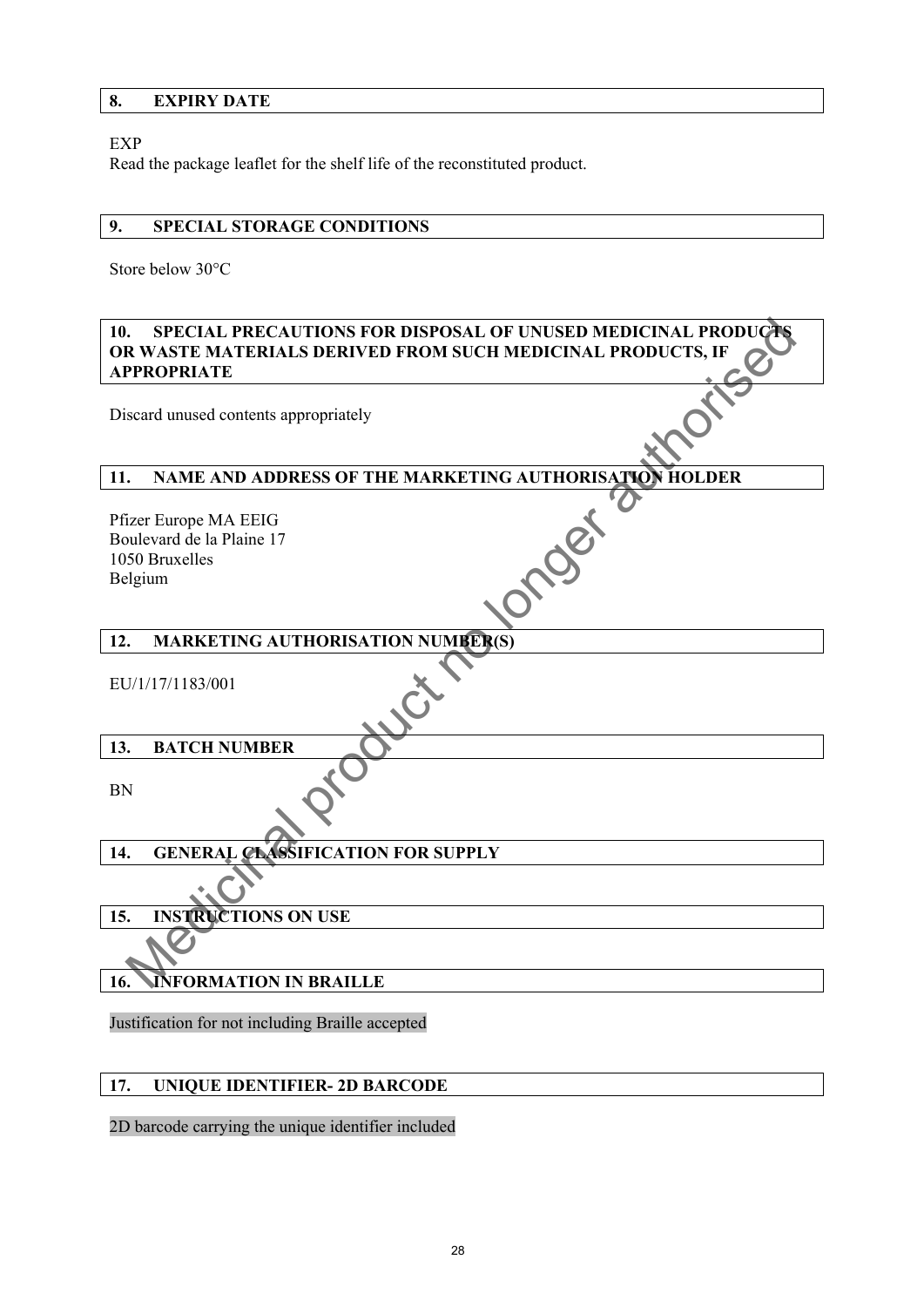| 18. | UNIQUE IDENTIFIER- HUMAN READABLE DATA |
|-----|----------------------------------------|
| PC: |                                        |
| SN: |                                        |
| NN: |                                        |

Medicinal product no longer authorised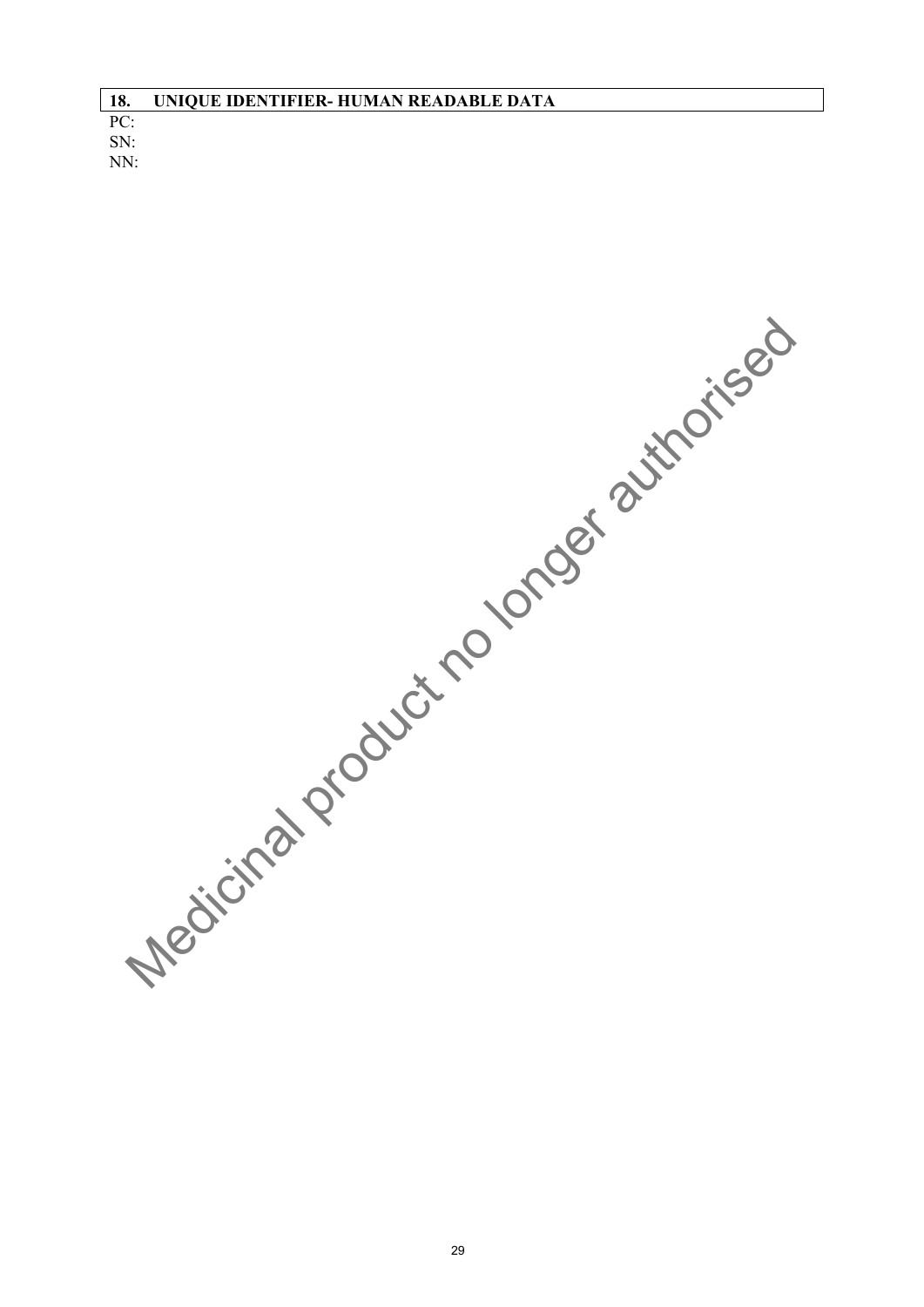### **MINIMUM PARTICULARS TO APPEAR ON SMALL IMMEDIATE PACKAGING UNITS**

### **VIAL LABEL 100 mg**

### **1. NAME OF THE MEDICINAL PRODUCT AND ROUTE(S) OF ADMINISTRATION**

Pemetrexed Pfizer 100 mg powder for concentrate for solution for infusion pemetrexed IV

| <b>METHOD OF ADMINISTRATION</b><br>2.                 |  |
|-------------------------------------------------------|--|
| Reconstitute and dilute before use<br>See leaflet.    |  |
| <b>EXPIRY DATE</b><br>3.                              |  |
| <b>EXP</b>                                            |  |
| <b>BATCH NUMBER</b><br>$\overline{4}$ .               |  |
| <b>BN</b>                                             |  |
| <b>CONTENTS BY WEIGHT, BY VOLUME OR BY UNIT</b><br>5. |  |
| 100 mg                                                |  |
| <b>OTHER</b><br>6.                                    |  |
| Medicine                                              |  |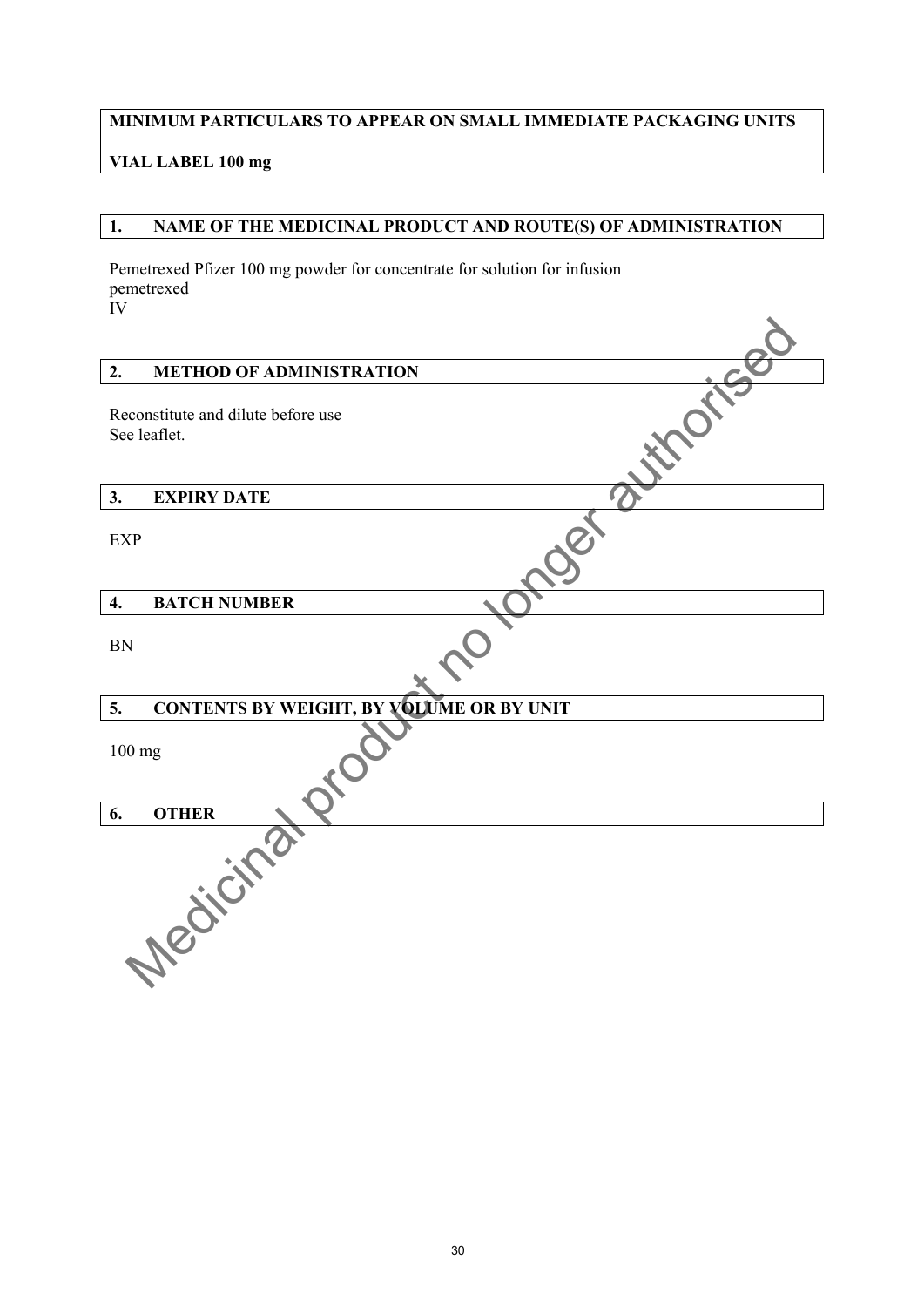### **PARTICULARS TO APPEAR ON THE OUTER PACKAGING**

### **OUTER CARTON 500 mg**

### **1. NAME OF THE MEDICINAL PRODUCT**

Pemetrexed Pfizer 500 mg powder for concentrate for solution for infusion pemetrexed

### **2. STATEMENT OF ACTIVE SUBSTANCE(S)**

Each vial contains 500 mg of pemetrexed (as pemetrexed ditromethamine)<br>After reconstitution each vial contains 25 mg/ml of pemetrexed<br>3. LIST OF EXCIPIENTS

After reconstitution each vial contains 25 mg/ml of pemetrexed

### **3. LIST OF EXCIPIENTS**

Contains mannitol

## **4. PHARMACEUTICAL FORM AND CONTENTS**

Powder for concentrate for solution for infusion 500 mg 1 vial

### **5. METHOD AND ROUTE(S) OF ADMINISTRATION**

For intravenous use after reconstitution and dilution

Read the package leaflet before use.

Single use only

# **6. SPECIAL WARNING THAT THE MEDICINAL PRODUCT MUST BE STORED OUT OF THE SIGHT AND REACH OF CHILDREN** STATEMENT OF ACTIVE SUBSTANCE(S)<br>
Ech vial contains 500 mg of permetrexed disperserved ditromethamine)<br>
There reconstitution each vial contains 25 mg/ml of permetrexed<br>
LIST OF EXCIPIENTS<br>
THARMACEUTICAL FORM AND CONTENDS<br>

Keep out of the sight and reach of children.

### **7. OTHER SPECIAL WARNING(S), IF NECESSARY**

Cytotoxic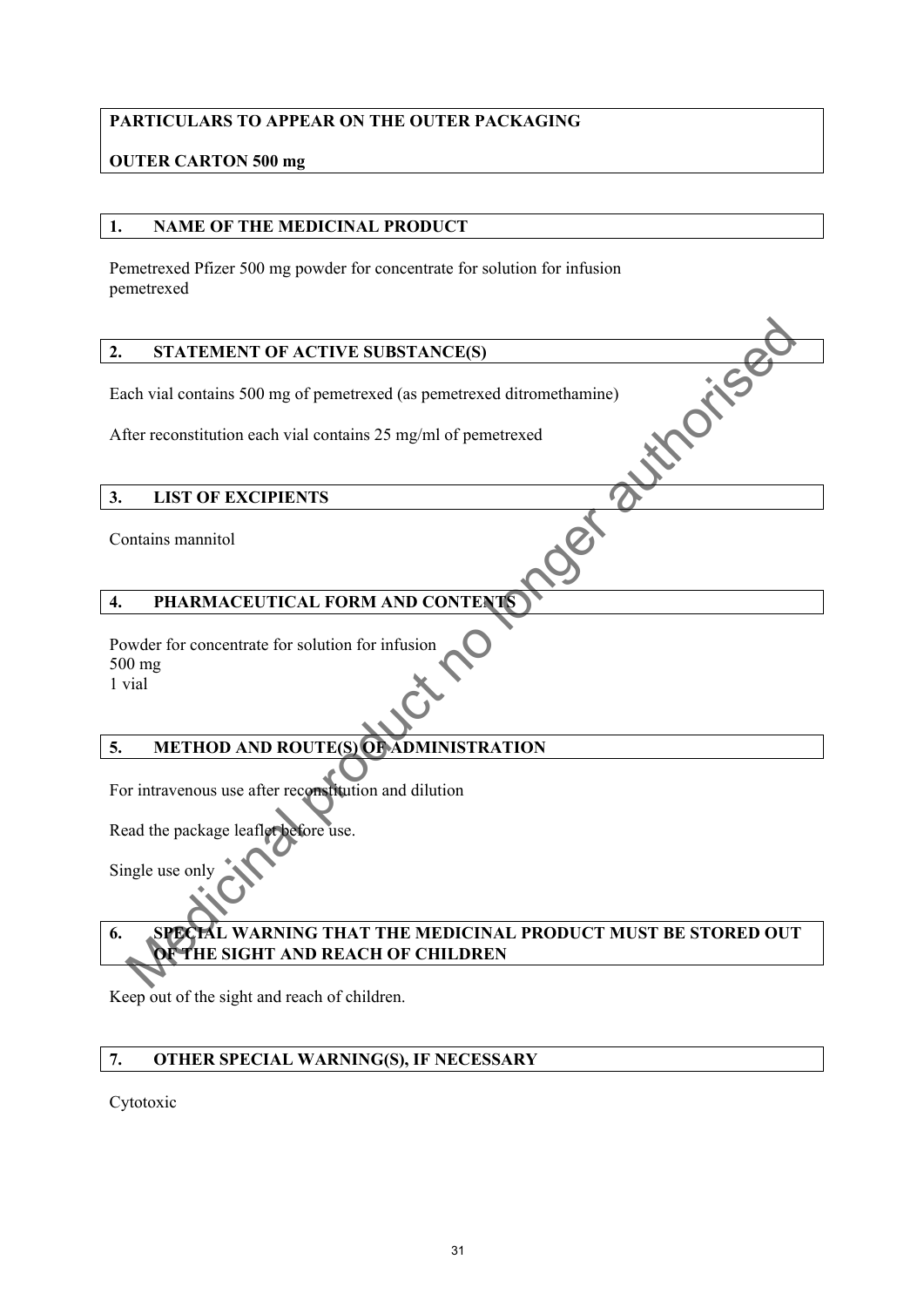### **8. EXPIRY DATE**

### EXP

Read the package leaflet for the shelf life of the reconstituted product.

### **9. SPECIAL STORAGE CONDITIONS**

### **10. SPECIAL PRECAUTIONS FOR DISPOSAL OF UNUSED MEDICINAL PRODUCTS OR WASTE MATERIALS DERIVED FROM SUCH MEDICINAL PRODUCTS, IF APPROPRIATE**

### **12. MARKETING AUTHORISATION NUMBER(S)**

| <b>APPROPRIATE</b>                                                                                  |  |  |  |
|-----------------------------------------------------------------------------------------------------|--|--|--|
| Discard unused contents appropriately                                                               |  |  |  |
| 11.<br>NAME AND ADDRESS OF THE MARKETING AUTHORISATION FIOLDER                                      |  |  |  |
| Pfizer Europe MA EEIG<br>Det <sup>2</sup><br>Boulevard de la Plaine 17<br>1050 Bruxelles<br>Belgium |  |  |  |
|                                                                                                     |  |  |  |
| <b>MARKETING AUTHORISATION NUMBER(S)</b><br>12.                                                     |  |  |  |
| EU/1/17/1183/002                                                                                    |  |  |  |
| <b>BATCH NUMBER</b><br>13.                                                                          |  |  |  |
| <b>BN</b>                                                                                           |  |  |  |
| <b>GENERAL CLASSIFICATION FOR SUPPLY</b><br>14.                                                     |  |  |  |
|                                                                                                     |  |  |  |
| <b>INSTRUCTIONS ON USE</b><br>15.                                                                   |  |  |  |
|                                                                                                     |  |  |  |
| <b>INFORMATION IN BRAILLE</b><br>16.                                                                |  |  |  |
| Justification for not including Braille accepted                                                    |  |  |  |
| 17.<br><b>UNIQUE IDENFIER-2D BARCODE</b>                                                            |  |  |  |

### 2D barcode carrying the unique identifier included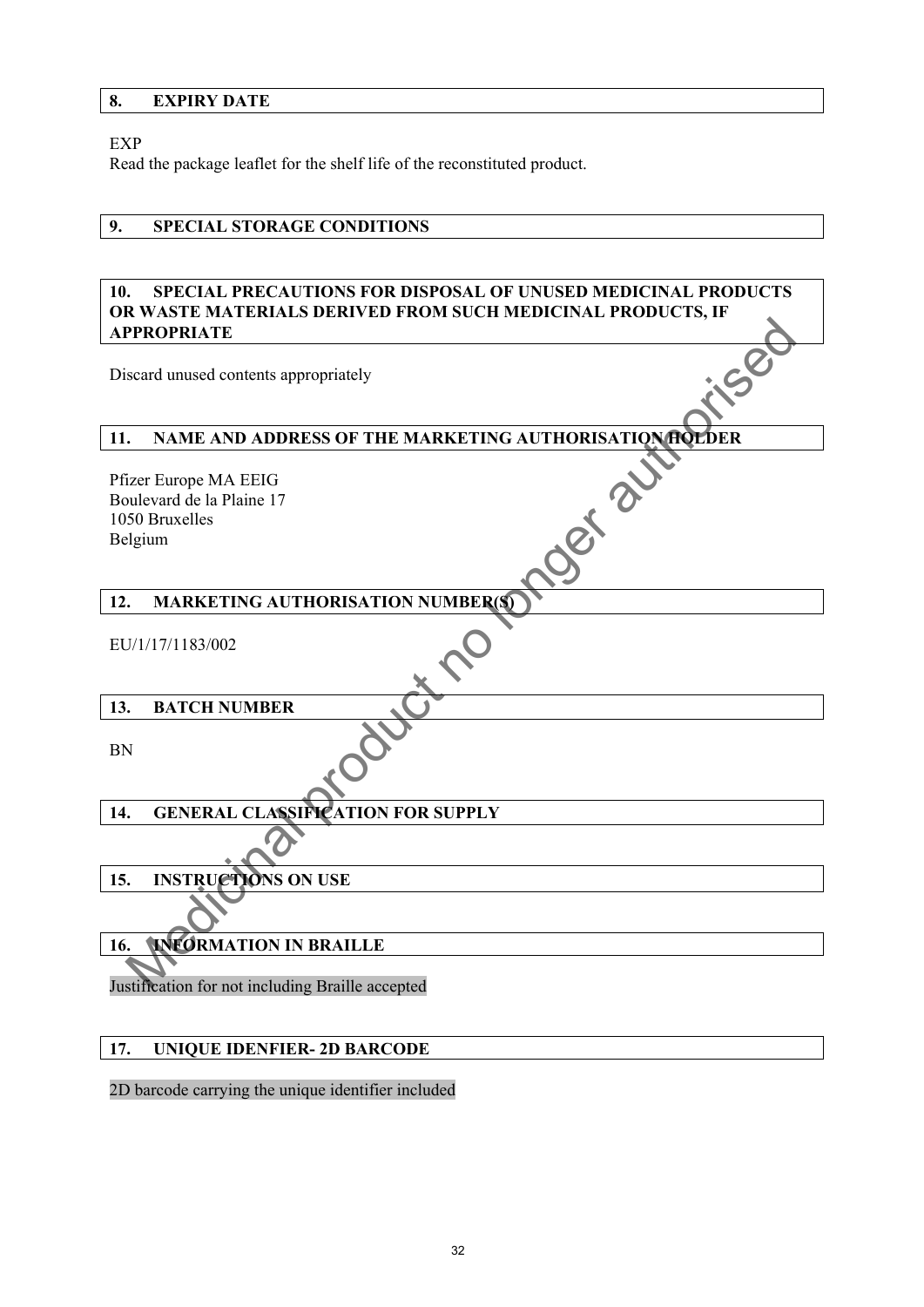PC: SN: NN:

Medicinal product no longer authorised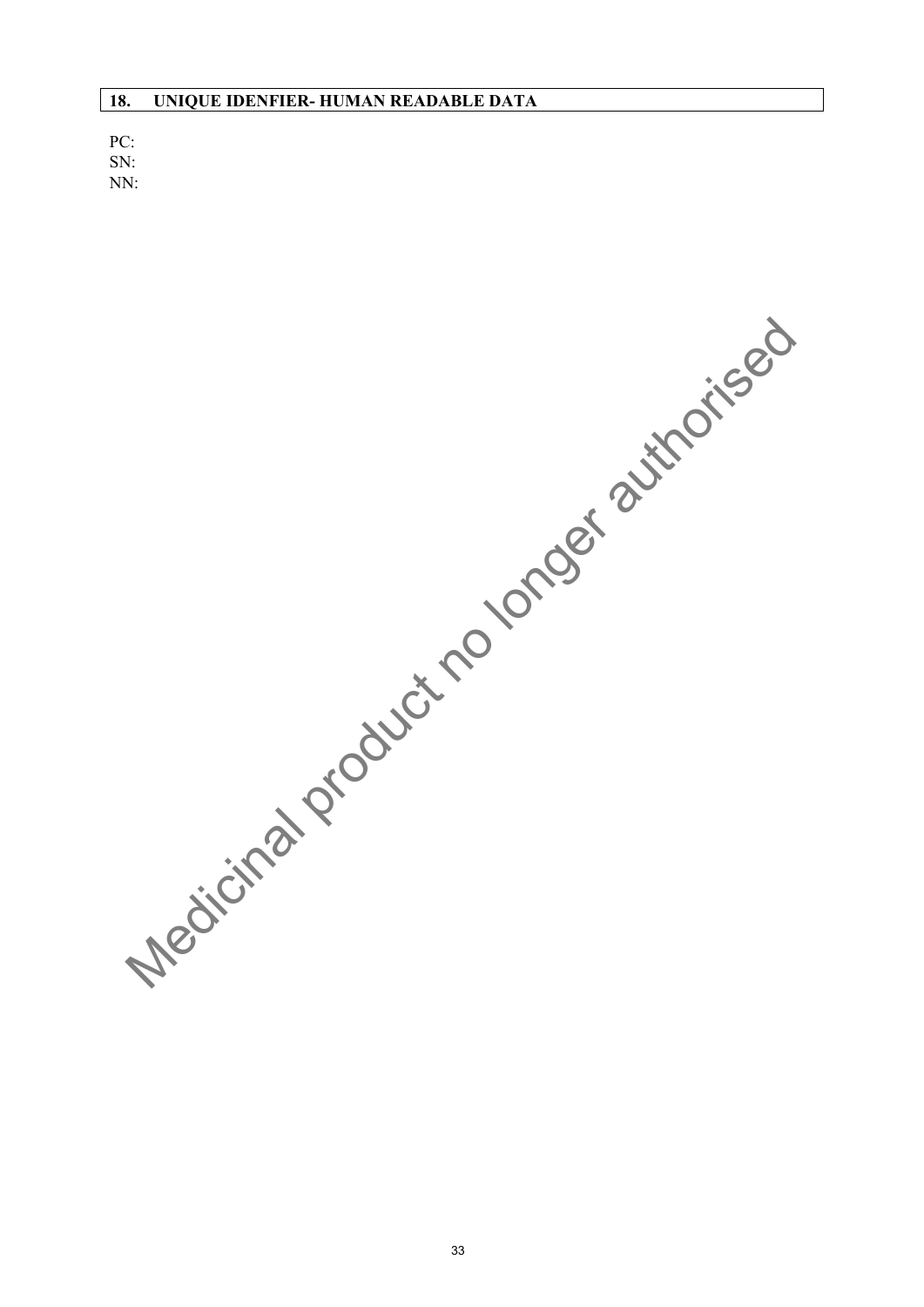### **MINIMUM PARTICULARS TO APPEAR ON SMALL IMMEDIATE PACKAGING UNITS**

### **VIAL LABEL 500 mg**

### **1. NAME OF THE MEDICINAL PRODUCT AND ROUTE(S) OF ADMINISTRATION**

Pemetrexed Pfizer 500 mg powder for concentrate for solution for infusion pemetrexed IV

| 2.               | <b>METHOD OF ADMINISTRATION</b>                    |
|------------------|----------------------------------------------------|
|                  | Reconstitute and dilute before use<br>See leaflet. |
| 3.               | <b>EXPIRY DATE</b>                                 |
| <b>EXP</b>       |                                                    |
| $\overline{4}$ . | <b>BATCH NUMBER</b>                                |
| <b>BN</b>        |                                                    |
| 5.               | <b>CONTENTS BY WEIGHT, BY VOLUME OR BY UNIT</b>    |
| 500 mg           |                                                    |
| 6.               | <b>OTHER</b>                                       |
|                  | Medicine                                           |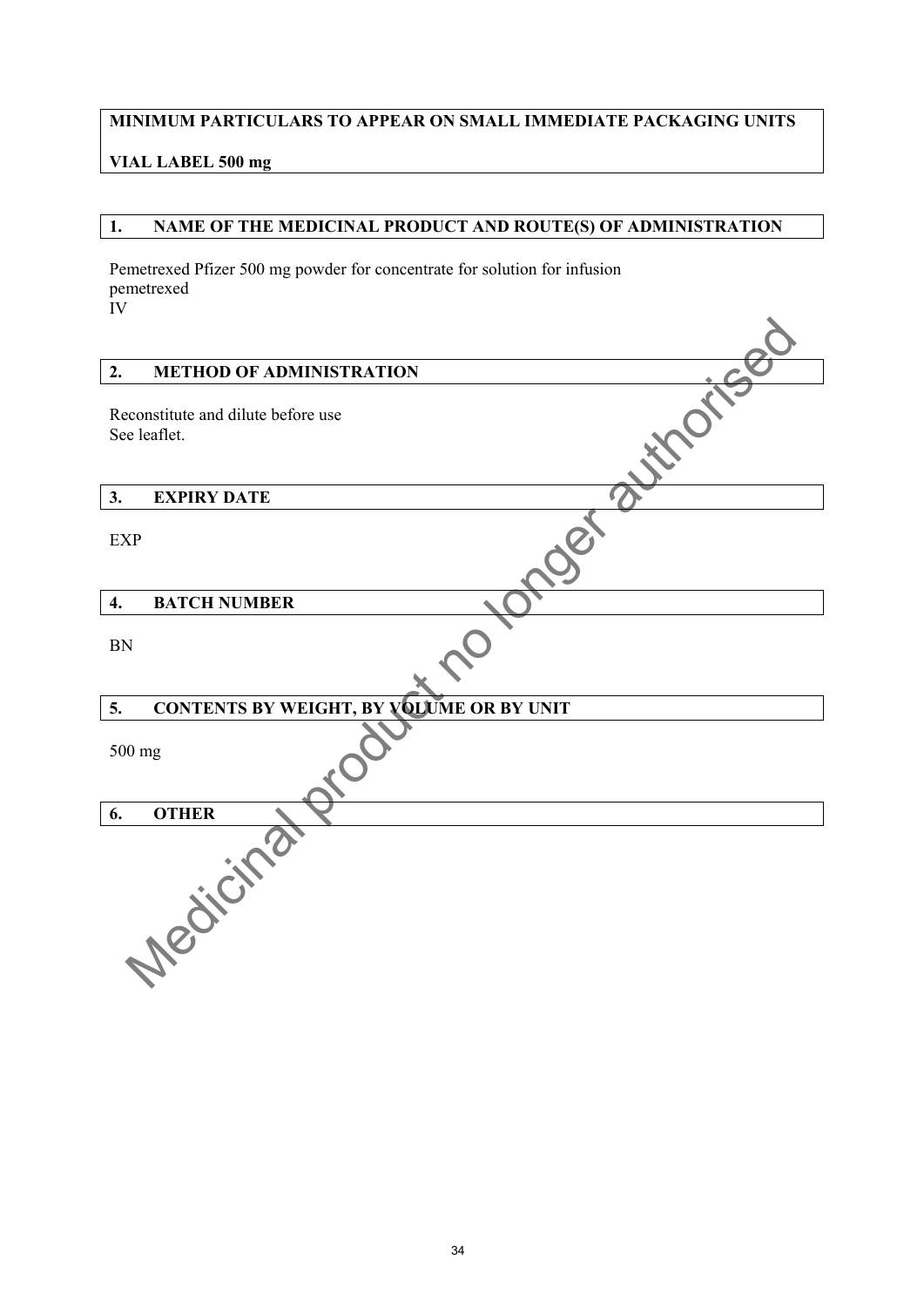### **PARTICULARS TO APPEAR ON THE OUTER PACKAGING**

### **OUTER CARTON 1,000 mg**

### **1. NAME OF THE MEDICINAL PRODUCT**

Pemetrexed Pfizer 1,000 mg powder for concentrate for solution for infusion

pemetrexed

### **2. STATEMENT OF ACTIVE SUBSTANCE(S)**

Each vial contains 1,000 mg of pemetrexed (as pemetrexed ditromethamine) Product no longer

After reconstitution each vial contains 25 mg/ml of pemetrexed

### **3. LIST OF EXCIPIENTS**

Contains mannitol

### **4. PHARMACEUTICAL FORM AND CONTENTS**

Powder for concentrate for solution for infusion 1,000 mg 1 vial

## **5. METHOD AND ROUTE(S) OF ADMINISTRATION**

For intravenous use after reconstitution and dilution

Read the package leaflet before use.

Single use on

### **6. SPECIAL WARNING THAT THE MEDICINAL PRODUCT MUST BE STORED OUT OF THE SIGHT AND REACH OF CHILDREN**

Keep out of the sight and reach of children.

### **7. OTHER SPECIAL WARNING(S), IF NECESSARY**

Cytotoxic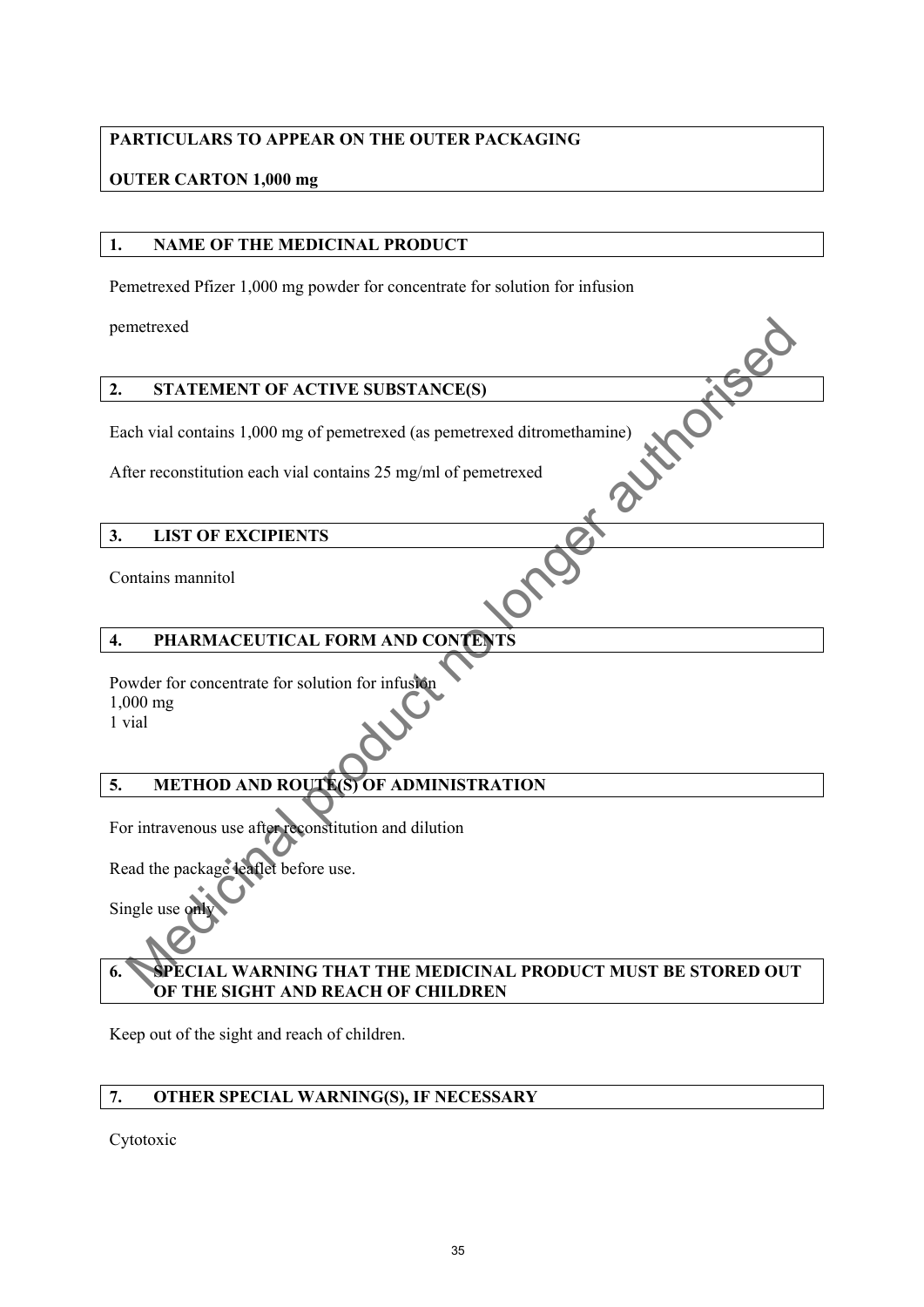### **8. EXPIRY DATE**

### EXP

Read the package leaflet for the shelf life of the reconstituted product.

### **9. SPECIAL STORAGE CONDITIONS**

### **10. SPECIAL PRECAUTIONS FOR DISPOSAL OF UNUSED MEDICINAL PRODUCTS OR WASTE MATERIALS DERIVED FROM SUCH MEDICINAL PRODUCTS, IF APPROPRIATE**

### **12. MARKETING AUTHORISATION NUMBER(S)**

| <b>APPROPRIATE</b>                                                                                  |  |  |  |
|-----------------------------------------------------------------------------------------------------|--|--|--|
| Discard unused contents appropriately                                                               |  |  |  |
| NAME AND ADDRESS OF THE MARKETING AUTHORISATION FIOLDER<br>11.                                      |  |  |  |
| Pfizer Europe MA EEIG<br>Det <sup>2</sup><br>Boulevard de la Plaine 17<br>1050 Bruxelles<br>Belgium |  |  |  |
|                                                                                                     |  |  |  |
|                                                                                                     |  |  |  |
| <b>MARKETING AUTHORISATION NUMBER(S)</b><br>12.                                                     |  |  |  |
| EU/1/17/1183/003                                                                                    |  |  |  |
| <b>BATCH NUMBER</b><br>13.                                                                          |  |  |  |
| <b>BN</b>                                                                                           |  |  |  |
| <b>GENERAL CLASSIFICATION FOR SUPPLY</b><br>14.                                                     |  |  |  |
|                                                                                                     |  |  |  |
| <b>INSTRUCTIONS ON USE</b><br>15.                                                                   |  |  |  |
|                                                                                                     |  |  |  |
| <b>INFORMATION IN BRAILLE</b><br>16.                                                                |  |  |  |
| Justification for not including Braille accepted                                                    |  |  |  |
| 17.<br><b>UNIQUE IDENFIER-2D BARCODE</b>                                                            |  |  |  |
|                                                                                                     |  |  |  |

### 2D barcode carrying the unique identifier included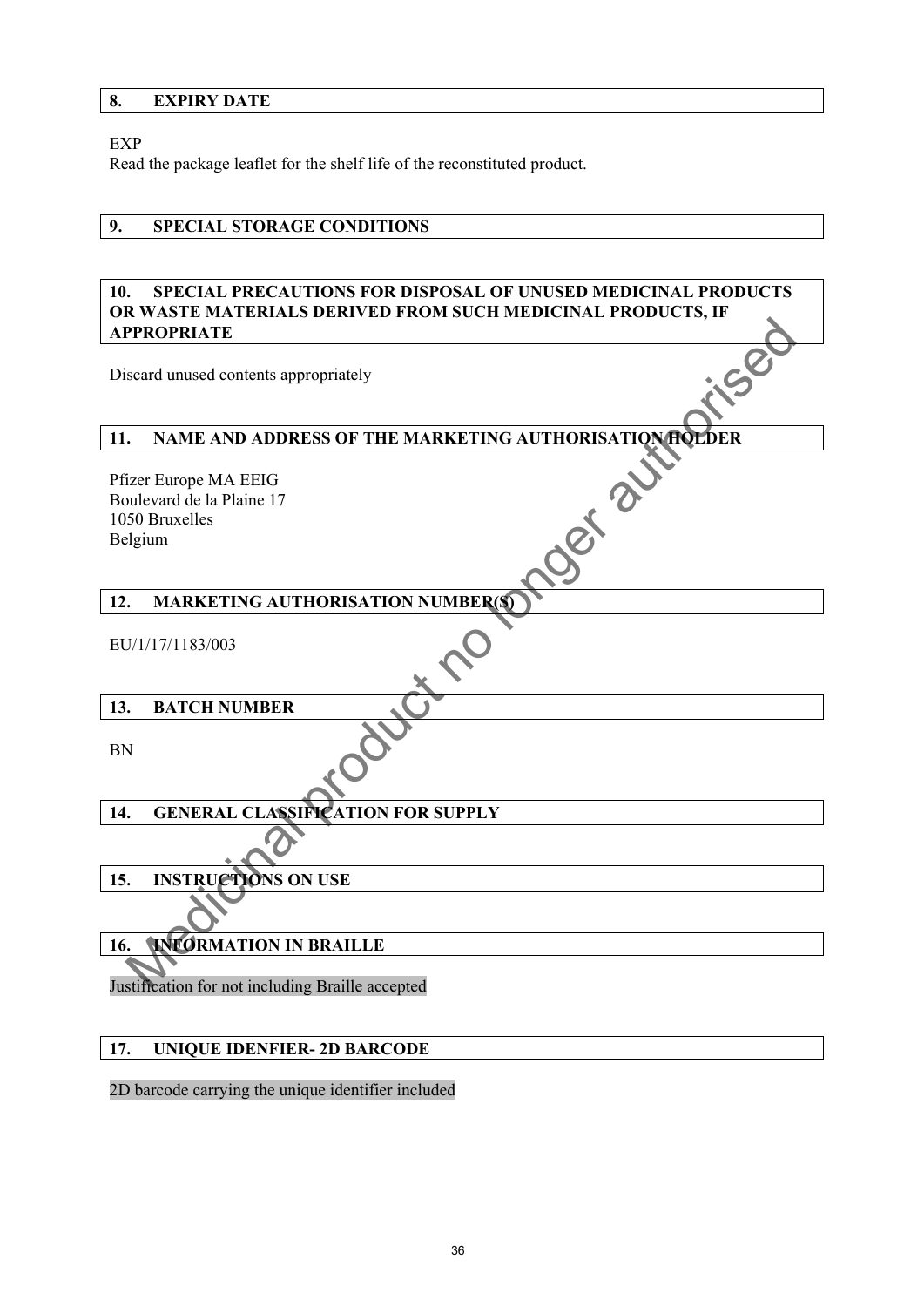PC: SN: NN:

Medicinal product no longer authorised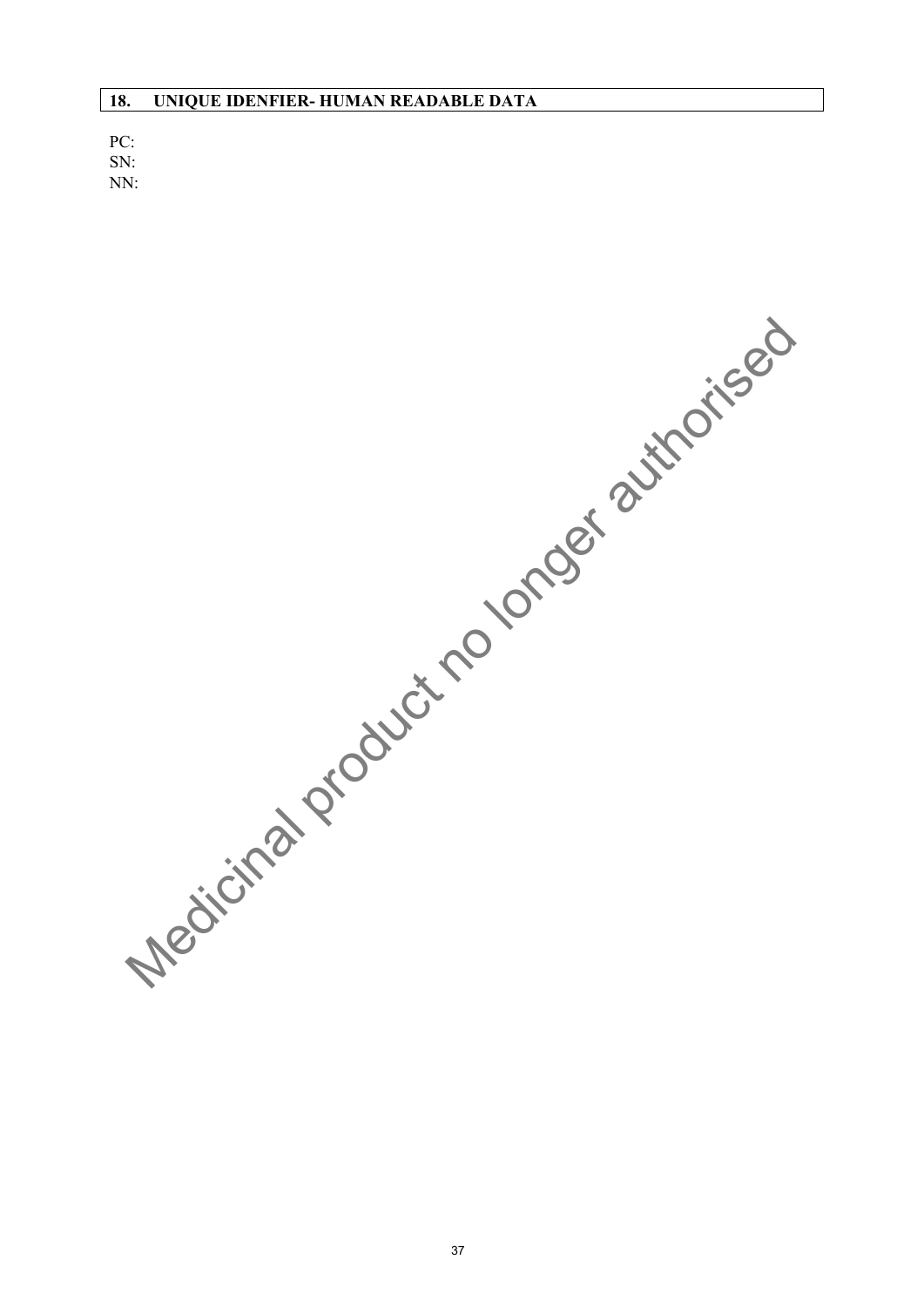### **PARTICULARS TO APPEAR ON SMALL IMMEDIATE PACKAGING UNITS**

### **VIAL LABEL 1,000 mg**

### **1. NAME OF THE MEDICINAL PRODUCT AND ROUTE(S) OF ADMINISTRATION**

Pemetrexed Pfizer 1,000 mg powder for concentrate for solution for infusion pemetrexed IV

| <b>METHOD OF ADMINISTRATION</b><br>2.                 |  |
|-------------------------------------------------------|--|
| Reconstitute and dilute before use<br>See leaflet.    |  |
| <b>EXPIRY DATE</b><br>3.                              |  |
| <b>EXP</b>                                            |  |
| <b>BATCH NUMBER</b><br>4.                             |  |
| <b>BN</b>                                             |  |
| <b>CONTENTS BY WEIGHT, BY VOLUME OR BY UNIT</b><br>5. |  |
| 1,000 mg                                              |  |
| <b>OTHER</b><br>6.                                    |  |
| <b>Nedicitie</b>                                      |  |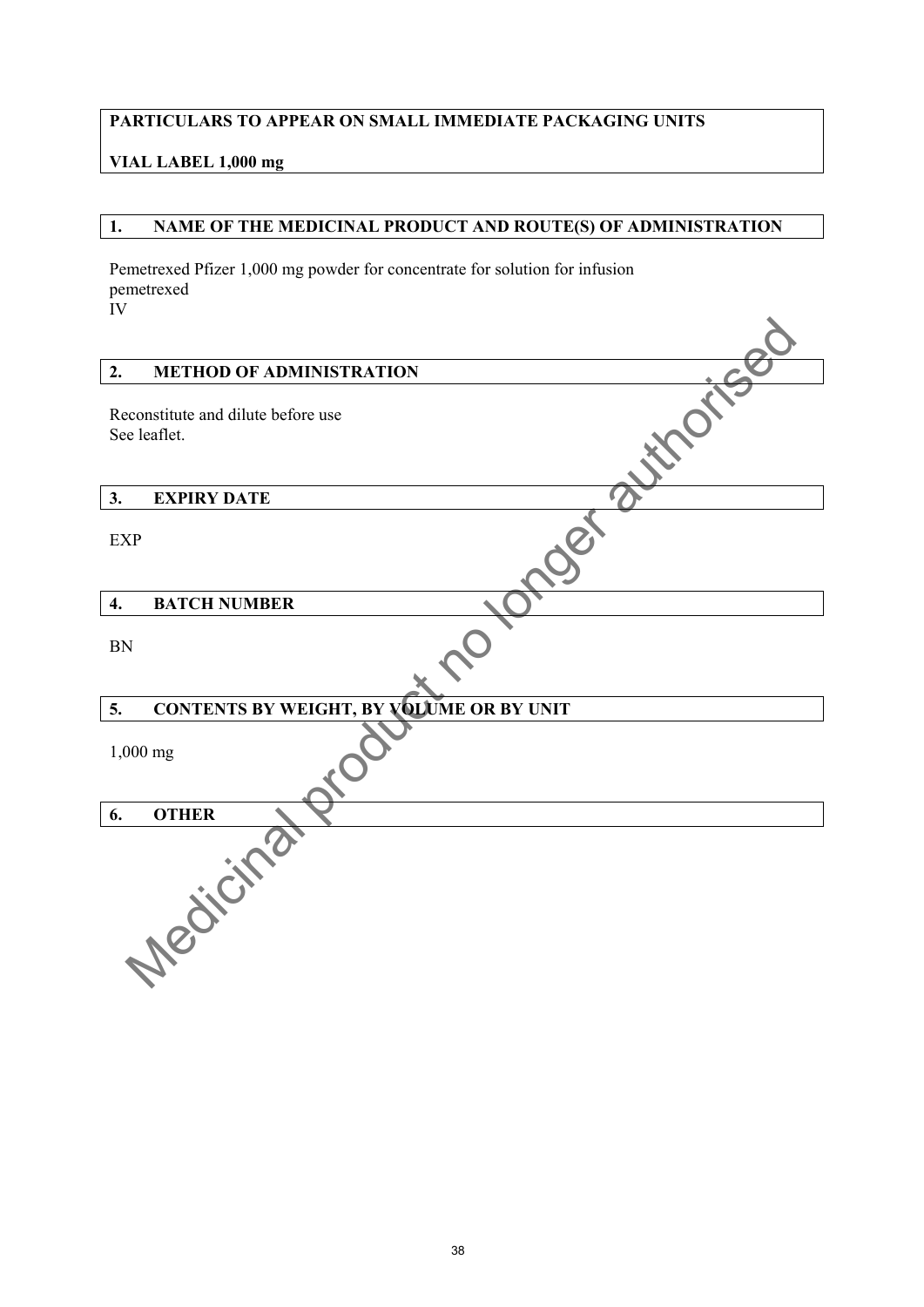**B. PACKAGE LEAFLET**  Medicinal product no longer authorised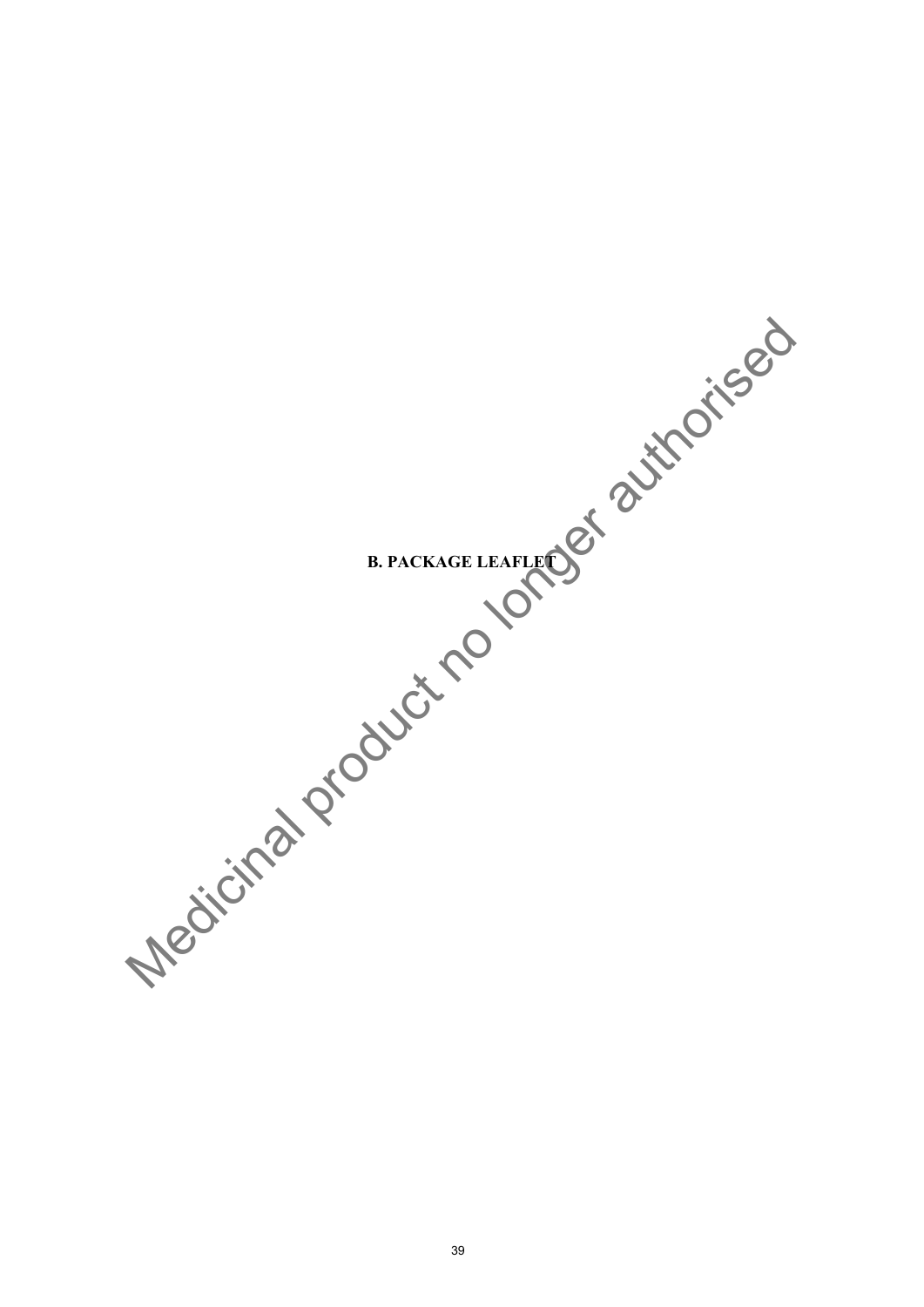### **Package leaflet: Information for the user**

### **Pemetrexed Pfizer 100 mg powder for concentrate for solution for infusion Pemetrexed Pfizer 500 mg powder for concentrate for solution for infusion Pemetrexed Pfizer 1,000 mg powder for concentrate for solution for infusion**  pemetrexed

### **Read all of this leaflet carefully before you start receiving this medicine because it contains important information for you.**

- Keep this leaflet. You may need to read it again.
- If you have any further questions, ask your doctor, pharmacist or nurse.
- If you get any side effects, talk to your doctor, pharmacist or nurse. This includes any possible side effects not listed in this leaflet. See section 4. Ost authorise

### **What is in this leaflet**

- 1. What Pemetrexed Pfizer is and what it is used for
- 2. What you need to know before you use Pemetrexed Pfizer
- 3. How to use Pemetrexed Pfizer
- 4. Possible side effects
- 5. How to store Pemetrexed Pfizer
- 6. Contents of the pack and other information

### **1. What Pemetrexed Pfizer is and what it is used for**

Pemetrexed Pfizer is a medicine used in the treatment of cancer.

Pemetrexed Pfizer is given in combination with cisplatin, another anti-cancer medicine, as treatment for malignant pleural mesothelioma, a form of cancer that affects the lining of the lung, to patients who have not received prior chemotherapy.

Pemetrexed Pfizer is also given in combination with cisplatin for the initial treatment of patients with advanced stage of lung cancer.

Pemetrexed Pfizer can be prescribed to you if you have lung cancer at an advanced stage if your disease has responded to treatment or it remains largely unchanged after initial chemotherapy.

Pemetrexed Pfizer is also a treatment for patients with advanced stage of lung cancer whose disease has progressed after other initial chemotherapy has been used.

# **2. What you need to know before you use Pemetrexed Pfizer**

### **Do not use Pemetrexed Pfizer**

- if you are allergic to pemetrexed or any of the other ingredients of this medicine (listed in section 6).
- if you are breast-feeding; you must discontinue breast-feeding during treatment with Pemetrexed Pfizer.
- if you have recently received or are about to receive a vaccine against yellow fever.

### **Warnings and precautions**

Talk to your doctor or hospital pharmacist before receiving Pemetrexed Pfizer.

If you currently have or have previously had problems with your kidneys, talk to your doctor or hospital pharmacist as you may not be able to receive Pemetrexed Pfizer.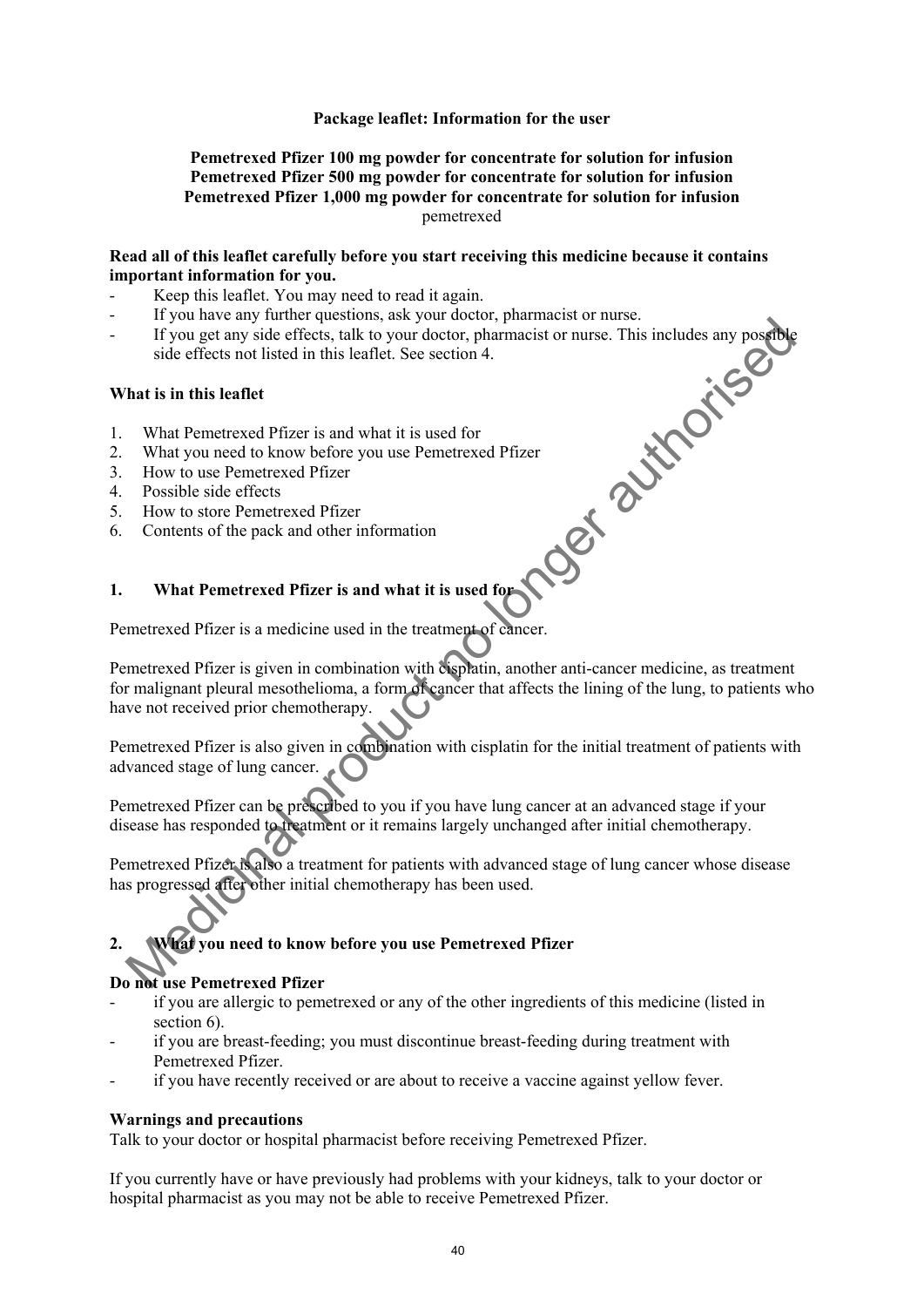Before each infusion you will have samples of your blood taken to evaluate if you have sufficient kidney and liver function and to check that you have enough blood cells to receive Pemetrexed Pfizer. Your doctor may decide to change the dose or delay treating you depending on your general condition and if your blood cell counts are too low. If you are also receiving cisplatin, your doctor will make sure that you are properly hydrated and receive appropriate treatment before and after receiving cisplatin to prevent vomiting.

If you have had or are going to have radiation therapy, please tell your doctor, as there may be an early or late radiation reaction with Pemetrexed Pfizer.

If you have been recently vaccinated, please tell your doctor, as this can possibly cause bad effects with Pemetrexed Pfizer.

If you have heart disease or a history of heart disease, please tell your doctor.

If you have an accumulation of fluid around your lungs, your doctor may decide to remove the fluid before giving you Pemetrexed Pfizer.

### **Children and adolescents**

There is no relevant use of pemetrexed in the paediatric population.

### **Other medicines and Pemetrexed Pfizer**

Please tell your doctor if you are taking any medicine for pain or inflammation (swelling), such as medicines called "nonsteroidal anti-inflammatory drugs" (NSAIDs), including medicines purchased without a doctor's prescription (such as ibuprofen). There are many sorts of NSAIDs with different durations of activity. Based on the planned date of your infusion of pemetrexed and/or on the status of your kidney function, your doctor needs to advise you on which medicines you can take and when you can take them. If you are unsure, ask your doctor or pharmacist if any of your medicines are NSAIDs. Fournament that the methods to the method of the security and the discontinued during penetresed of the production of this amplitude to the production of the divideo the production of the divideo and content of this conten

Please tell your doctor or hospital pharmacist if you are taking or have recently taken any other medicines, including medicines obtained without a prescription.

### **Pregnancy**

If you are pregnant, think you may be pregnant or are planning to have a baby, tell your doctor. The use of pemetrexed should be avoided during pregnancy. Your doctor will discuss with you the potential risk of taking pemetrexed during pregnancy. Women must use effective contraception during treatment with pemetrexed.

### **Breast-feeding**

If you are breast-feeding, tell your doctor. Breast-feeding must be discontinued during pemetrexed treatment.

### **Fertility**

Men are advised not to father a child during and up to 6 months following treatment with pemetrexed and should therefore use effective contraception during treatment with pemetrexed and for up to 6 months afterwards. If you would like to father a child during the treatment or in the 6 months following receipt of treatment, seek advice from your doctor or pharmacist. You may want to seek counselling on sperm storage before starting your therapy.

### **Driving and using machines**

Pemetrexed Pfizer may make you feel tired. Be careful when driving a car or using machines.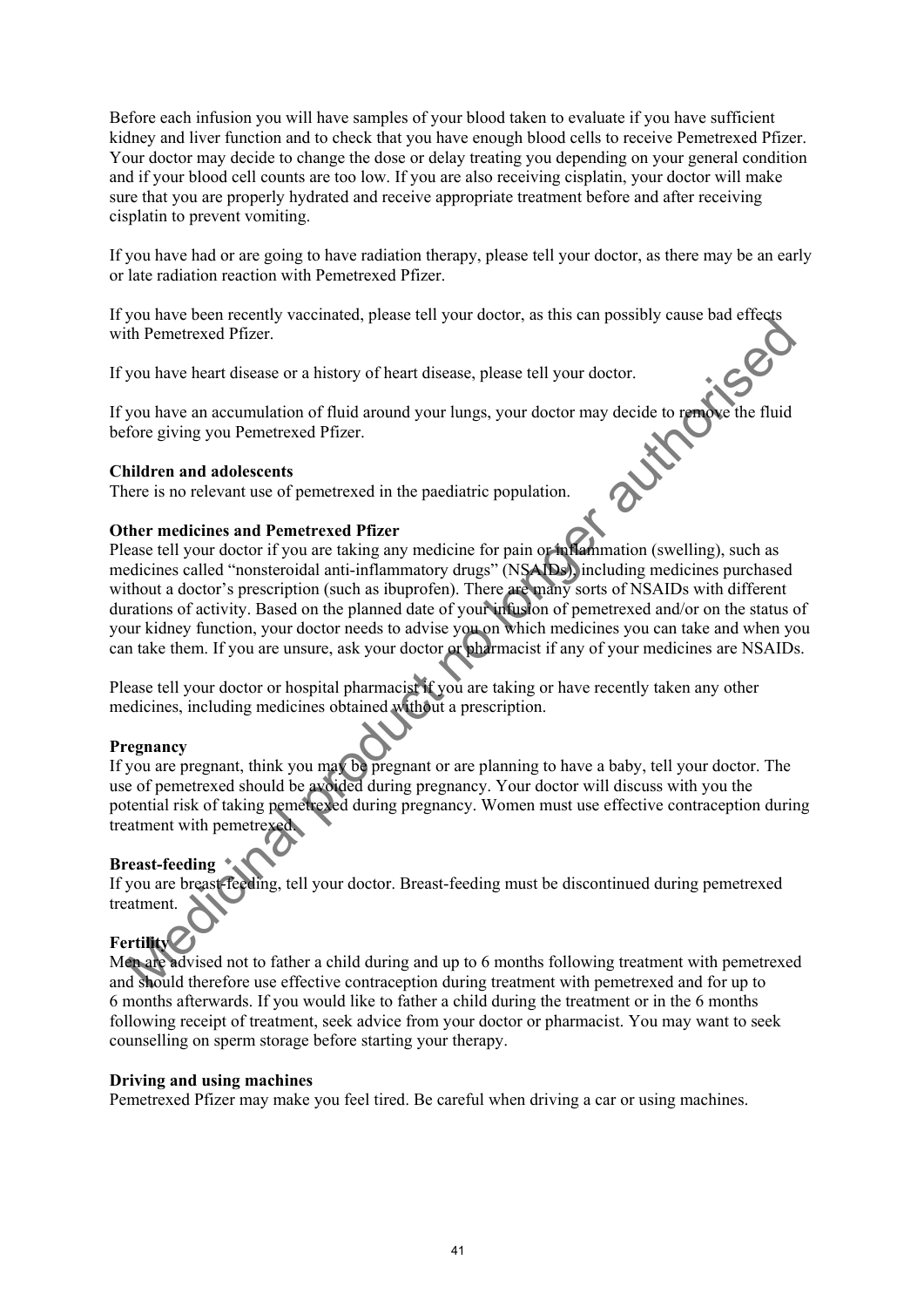### **3. How to use Pemetrexed Pfizer**

The dose of Pemetrexed Pfizer is 500 milligrams for every square metre of your body's surface area. Your height and weight are measured to work out the surface area of your body. Your doctor will use this body surface area to work out the right dose for you. This dose may be adjusted, or treatment may be delayed depending on your blood cell counts and on your general condition. A hospital pharmacist, nurse or doctor will have mixed the Pemetrexed Pfizer powder with water for injections and 5% glucose solution for injection before it is given to you.

You will always receive Pemetrexed Pfizer by infusion into one of your veins. The infusion will last approximately 10 minutes.

### Use in combination with cisplatin

The doctor or hospital pharmacist will work out the dose you need based on your height and weight. Cisplatin is also given by infusion into one of your veins, and is given approximately 30 minutes after the infusion of Pemetrexed Pfizer has finished. The infusion of cisplatin will last approximately 2 hours.

You should usually receive your infusion once every 3 weeks.

### Additional medicines

Corticosteriods: your doctor will prescribe you steroid tablets (equivalent to 4 milligram of dexamethasone twice a day) that you will need to take on the day before, on the day of, and the day after Pemetrexed Pfizer treatment. This medicine is given to you to reduce the frequency and severity of skin reactions that you may experience during your anticancer treatment.

Vitamin supplementation: your doctor will prescribe you oral folic acid (vitamin) or a multivitamin containing folic acid (350 to 1,000 micrograms) that you must take once a day while you are taking Pemetrexed Pfizer. You must take at least 5 doses during the seven days before the first dose of Pemetrexed Pfizer. You must continue taking the folic acid for 21 days after the last dose of Pemetrexed Pfizer. You will also receive an injection of vitamin  $B_{12}$  (1,000 micrograms) in the week before administration of Pemetrexed Pfizer and then approximately every 9 weeks (corresponding to 3 courses of Pemetrexed Pfizer treatment). Vitamin  $B_{12}$  and folic acid are given to you to reduce the possible toxic effects of the anticancer treatment. is in combination with cisplatin<br>
is doctor hospital pharmacist will work out the dose you need based on your height and **reader**<br>
and staplatin is also given by infitsion into one of your veins, and is given approximately

If you have any further questions on the use of this medicine, ask your doctor or pharmacist.

### **4.** Possible side effect

Like all medicines, this medicine can cause side effects, although not everybody gets them.

You must contact your doctor immediately if you notice any of the following:

- Fever or infection (common): if you have a temperature of 38°C or greater, sweating or other signs of infection (since you might have less white blood cells than normal which is very common). Infection (sepsis) may be severe and could lead to death.
- If you start feeling chest pain (common) or having a fast heart rate (uncommon).
- If you have pain, redness, swelling or sores in your mouth (very common).
- Allergic reaction: if you develop skin rash (very common) / burning or prickling sensation (common), or fever (common). Rarely, skin reactions may be severe and could lead to death. Contact your doctor if you get a severe rash, or itching, or blistering (Stevens-Johnson syndrome or toxic epidermal necrolysis).
- If you experience tiredness, feeling faint, becoming easily breathless or if you look pale (since you might have less haemoglobin than normal which is very common).
- If you experience bleeding from the gums, nose or mouth or any bleeding that would not stop, reddish or pinkish urine, unexpected bruising (since you might have less platelets than normal which is very common).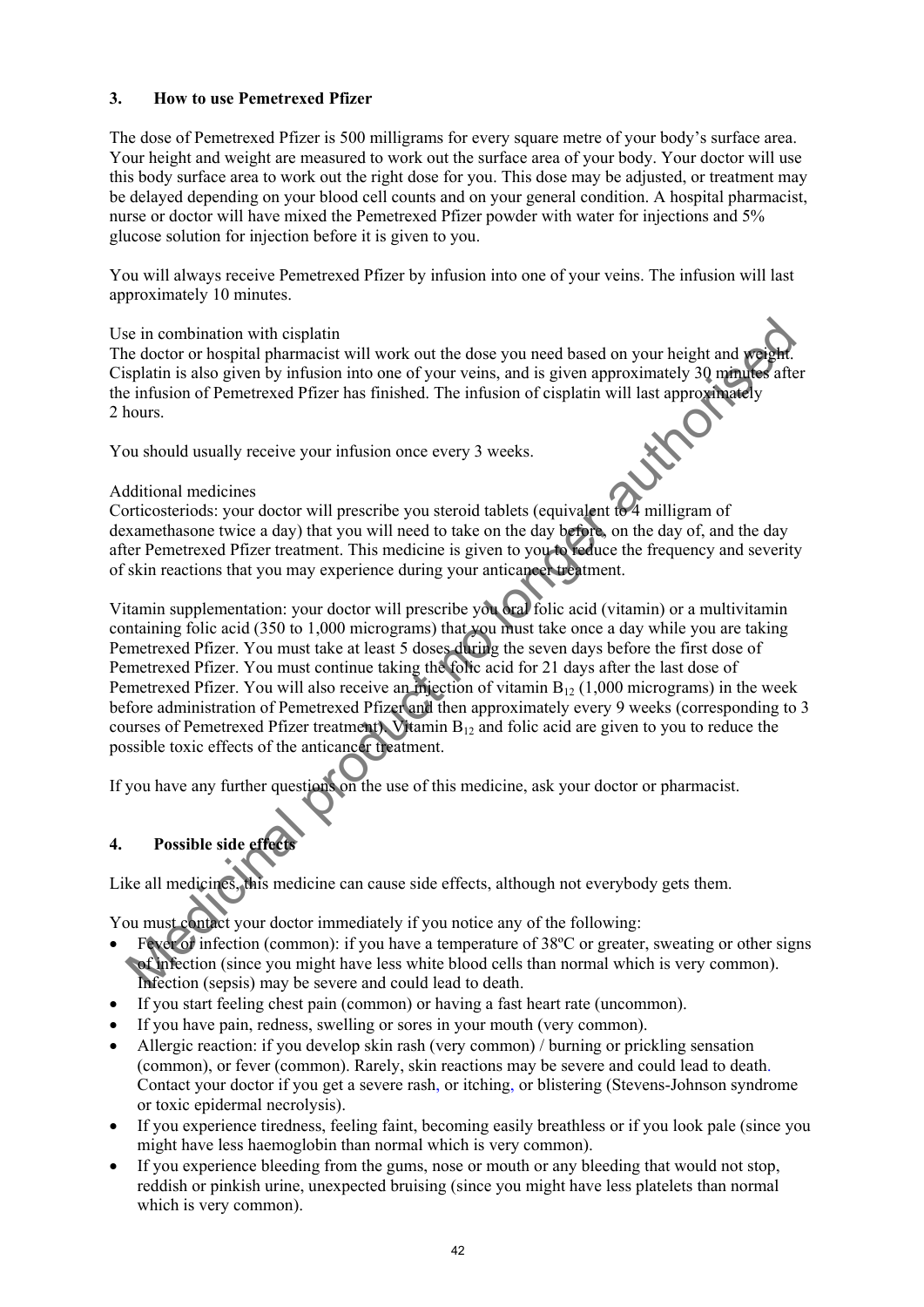If you experience sudden breathlessness, intense chest pain or cough with bloody sputum (uncommon) (may indicate a blood clot in the blood vessels of the lungs).

Side effects with pemetrexed may include:

*Very common (may affect more than 1 in 10 people)*  Low white blood cells Low haemoglobin level (anaemia) Low platelet count Diarrhoea Vomiting Pain, redness, swelling or sores in your mouth Nausea Loss of appetite Fatigue (tiredness) Skin rash Hair loss Constipation Loss of sensation Kidney: abnormal blood tests *Common (may affect up to 1 in 10 people)*  Allergic reaction: skin rash / burning or prickling sensation Infection including sepsis Fever Dehydration Kidney failure Irritation of the skin and itching Chest pain Muscle weakness Conjunctivitis (inflamed eye) Upset stomach Pain in the abdomen Taste change Liver: abnormal blood tests Watery eyes Increased skin pigmentation *Uncommon (may affect up to 1 in 100 people)*  Acute renal failure Fast heart rate Inflammation of the lining of the oesophagus (gullet) has been experienced with pemetrexed / radiation therapy. Colitis (inflammation of the lining of the large bowel, which may be accompanied by intestinal or rectal bleeding) Interstitial pneumonitis (scarring of the air sacs of the lung) Oedema (excess fluid in body tissue, causing swelling). Some patients have experienced a heart attack, stroke or "mini-stroke" while receiving pemetrexed usually in combination with another anticancer therapy. Pancytopenia- combined low counts of white cells, red cells and platelets Radiation pneumonitis (scarring of the air sacs of the lung associated with radiation therapy) may oduct no longer authorised

occur in patients who are also treated with radiation either before, during or after their pemetrexed therapy.

Extremity pain, low temperature and discolouration have been reported. Blood clots in the lung blood vessels (pulmonary embolism)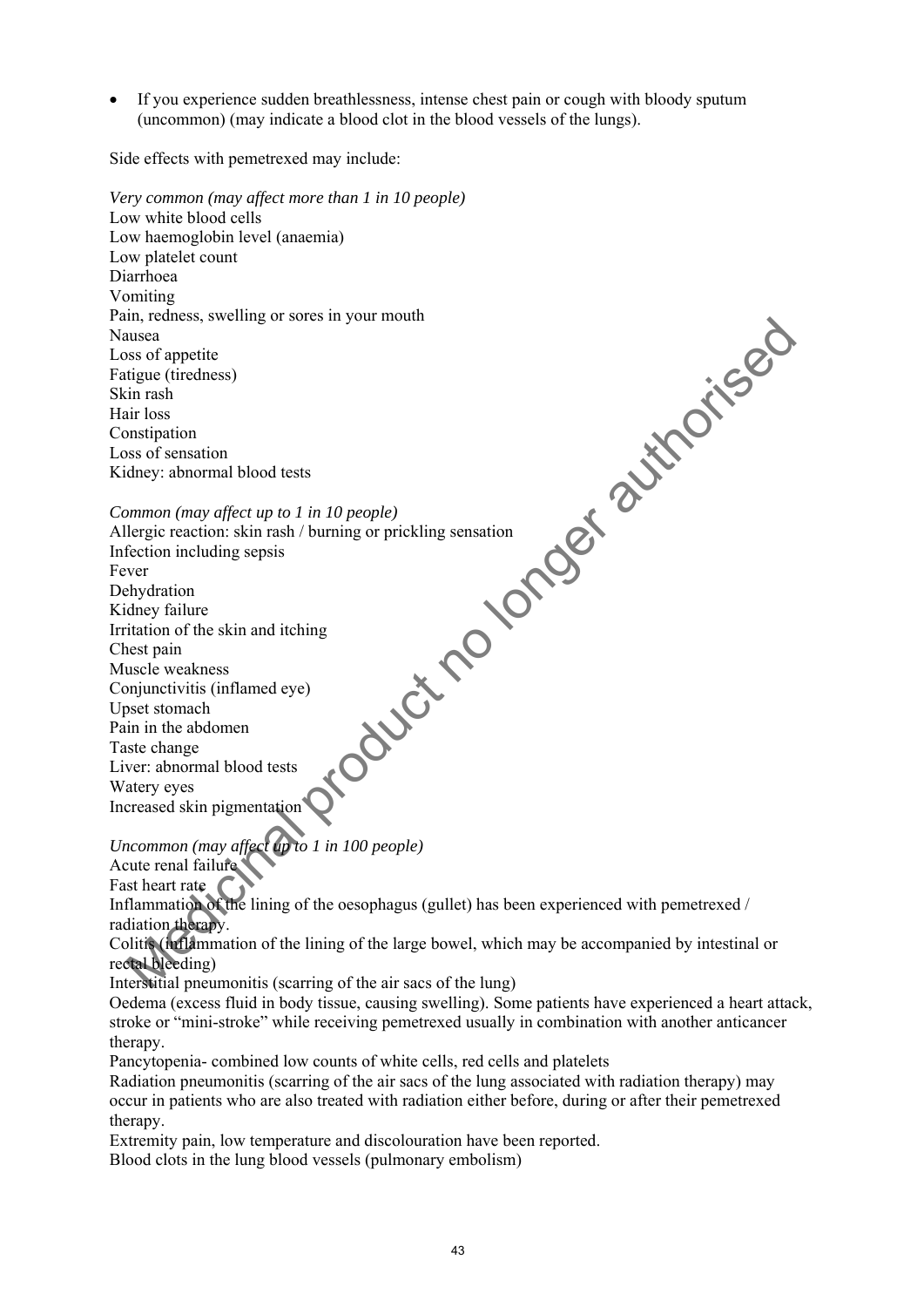### *Rare (may affect up to 1 in 1,000 people)*

Radiation recall (a skin rash like severe sunburn) which can occur on skin that has previously been exposed to radiotherapy, from days to years after the radiation. Bullous conditions (blistering skin diseases)-including Stevens-Johnson syndrome and toxic epidermal necrolysis Haemolytic anaemia (anaemia due to destruction of red blood cells) Hepatitis (inflammation of the liver) Anaphylactic shock (severe allergic reaction)

*Not known: frequency cannot be estimated from the available data*  Lower limb swelling with pain and redness Increased urine output

Thirst and increased water consumption Hypernatraemia – increased sodium in blood Inflammation of the skin, mainly of the lower limb with swelling, pain and redness

### **Reporting of side effects**

If you get any side effects, talk to your doctor. This includes any possible side effects not listed in this leaflet. You can also report side effects directly via the national reporting system listed in Appendix V. By reporting side effects you can help provide more information on the safety of this medicine. Exerta can be consumption<br>
Linst and increased water consumption<br>
promatrionia – increased socialism in blood<br>
flammation of the sks in, mainly of the lower limb with swelling, pain and redness<br>
aporting of side effects a

### **5. How to store Pemetrexed Pfizer**

Keep this medicine out of the sight and reach of children.

Do not use this medicine after the expiry date which is stated on the carton and label after EXP. The expiry date refers to the last day of that month.

Pemetrexed Pfizer 100 mg powder for concentrate for solution for infusion Store the 100 mg vial below 30°C.

Pemetrexed Pfizer 500 mg powder for concentrate for solution for infusion The 500 mg vial does not require any special storage conditions.

Pemetrexed Pfizer 1,000 mg powder for concentrate for solution for infusion The 1,000 mg vial does not require any special storage conditions.

Reconstituted and infusion solutions: When prepared as directed**,** chemical and physical in-use stability has been demonstrated for 24 hours at refrigerated temperature (2°C to 8°C) and at 25°C.

From a microbiological point of view, the product should be used immediately. If not used immediately, in-use storage times and conditions prior to use are the responsibility of the user and would not be longer than 24 hours at 2°C to 8°C.

The reconstituted solution is clear and ranges in colour from colourless to yellow or green-yellow without adversely affecting product quality. Parenteral medicines must be inspected visually for particulate matter and discolouration prior to administration. If particulate matter is observed, do not administer.

This medicine is for single use only; any unused solution must be disposed of in accordance with local requirement.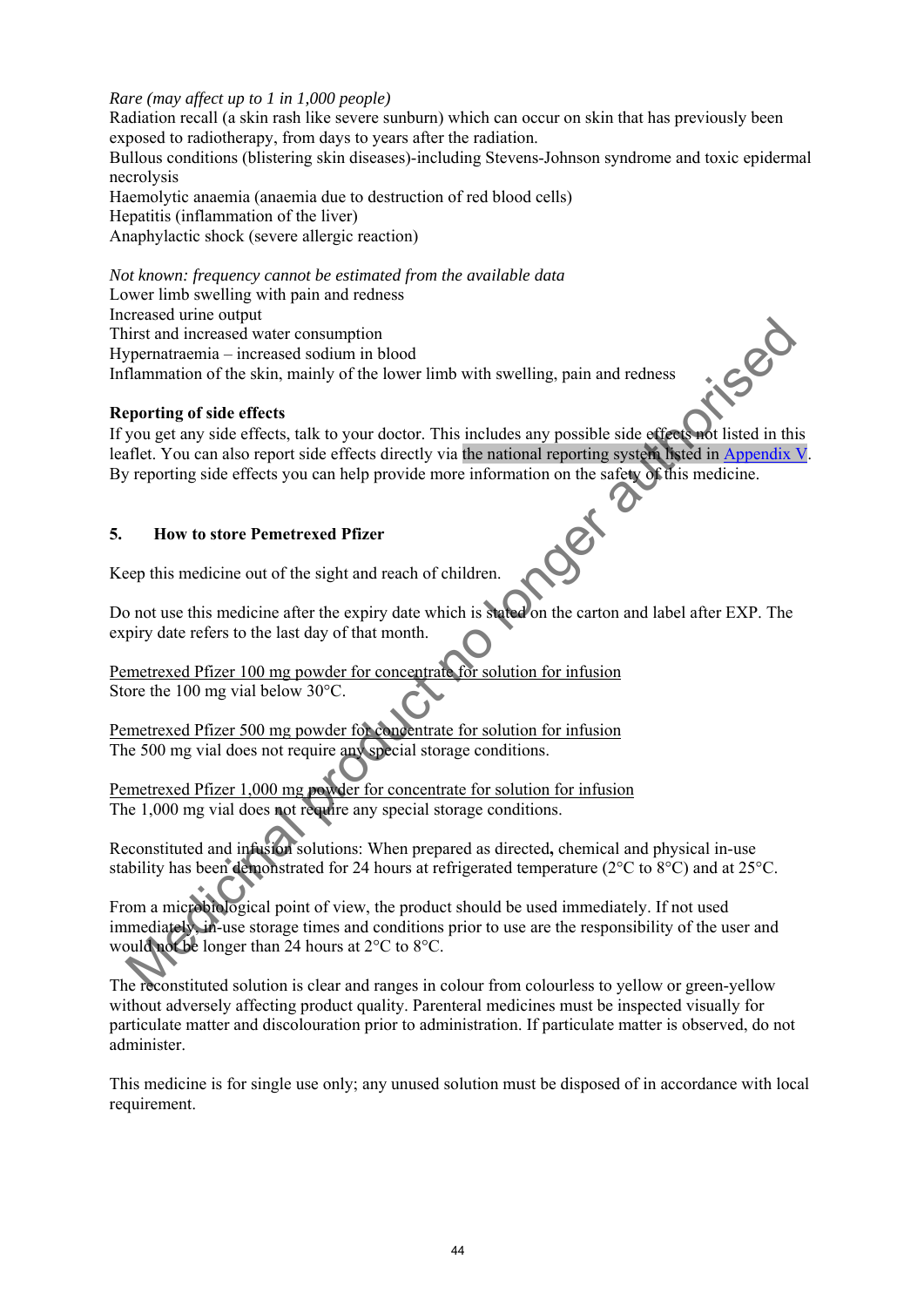### **6. Contents of the pack and other information**

### **What Pemetrexed Pfizer contains**

The active substance is pemetrexed.

Pemetrexed Pfizer 100 mg powder for concentrate for solution for infusion Each vial contains 100 milligrams of pemetrexed (as pemetrexed ditromethamine).

Pemetrexed Pfizer 500 mg powder for concentrate for solution for infusion Each vial contains 500 milligrams of pemetrexed (as pemetrexed ditromethamine).

Pemetrexed Pfizer 1,000 mg powder for concentrate for solution for infusion Each vial contains 1,000 milligrams of pemetrexed (as pemetrexed ditromethamine).

After reconstitution as directed, the solution contains 25 mg/ml of pemetrexed. Further dilution by a healthcare provider is required prior to administration.

The other ingredient is mannitol.

### **What Pemetrexed Pfizer looks like and contents of the pack**

Pemetrexed Pfizer is a powder for concentrate for solution for infusion in a glass vial. It is a white to either light yellow or green-yellow lyophilised powder.

Each pack contains one glass vial of 100 mg, 500 mg or 1,000 mg pemetrexed. Product no

### **Marketing Authorisation Holder**

Pfizer Europe MA EEIG Boulevard de la Plaine 17 1050 Bruxelles Belgium

### **Manufacturer**

Hospira UK Limited Horizon Honey Lane Hurley Maidenhead SL6 6RJ United Kingdom

Pfizer Service Company BVBA Hoge Wei 10 1930 Zaventem Belgium

For any information about this medicine, please contact the local representative of the Marketing Authorisation Holder:

### **BE**

Pfizer SA/NV Tél/Tel: + 32 2 554 62 11 **LU**  Pfizer SA/NV Tél/Tel: + 32 2 554 62 11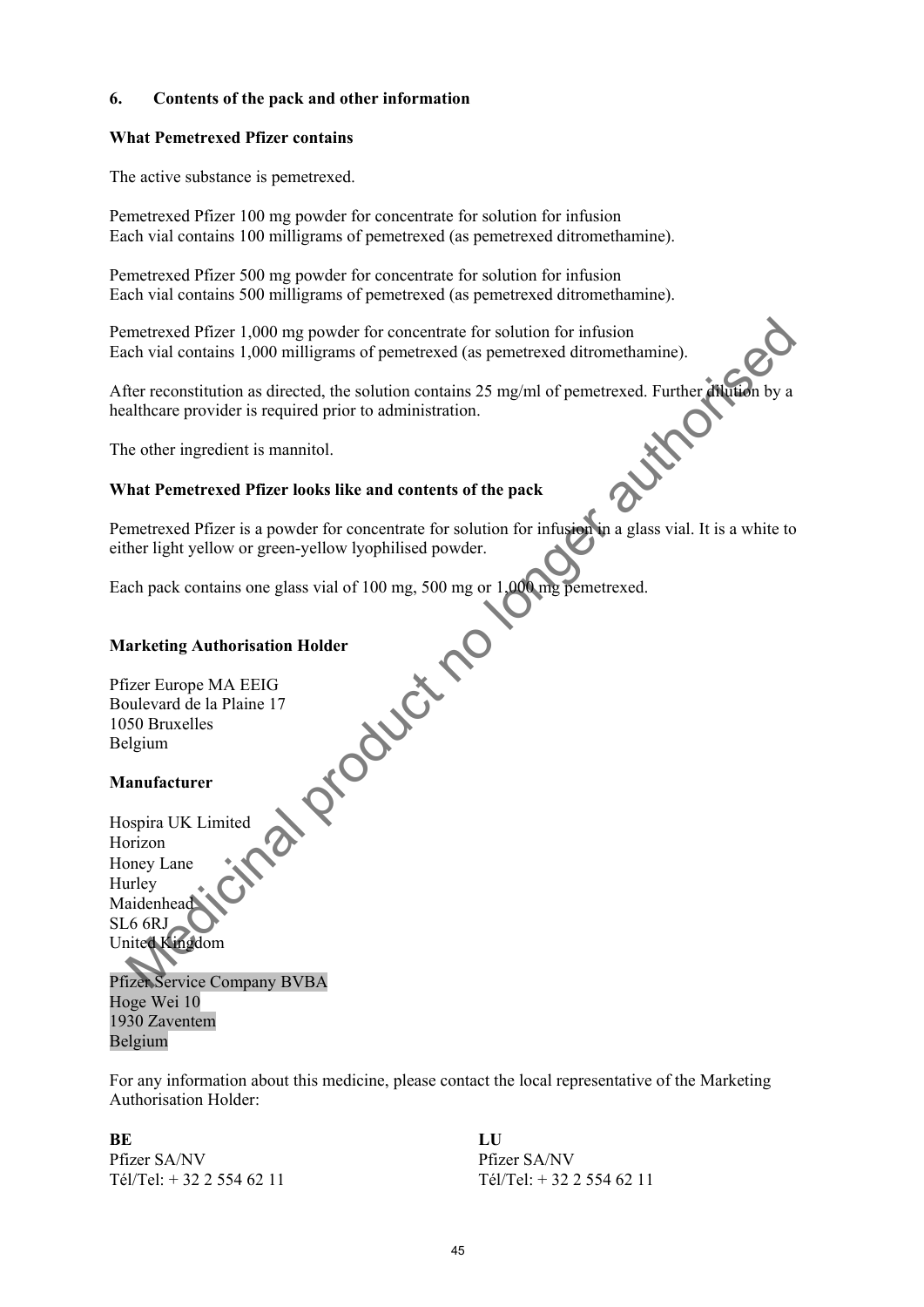**BG**  Пфайзер Люксембург САРЛ, Клон България Тел.: +359 2 970 4333

### **CZ**

Pfizer, spol. s r.o. Tel: +420-283-004-111

### **DK**

Pfizer ApS Tlf: + 45 44 20 11 00

### **DE**

Pfizer Pharma PFE GmbH Tel:  $+49(0)8008535555$ 

### **EE**

Pfizer Luxembourg SARL Eesti filiaal Tel: +372 666 7500

### **EL**

Pfizer ΕΛΛΑΣ A.E. Τηλ.: +30 210 6785 800

### **ES**

Pfizer, S.L. Tel: +34 91 490 99 00

### **FR**

Pfizer Tél: + 33 (0) 1 58 07 34 40

### **HR**

Pfizer Croatia d.o.o. Tel: +385 1 3908 777

### **IE**

Pfizer Healthcare Ireland Tel: 1800 633 363 (toll free)  $+44(0)$  1304 616161

### **IS**

Icepharma hf. Sími: +354 540 8000

### **IT**

Pfizer Italia Srl Tel: +39 06 33 18 21

### **CY**

Pharmaceutical Trading Co Ltd Τηλ: 24656165

**LT**  Pfizer Luxembourg SARL filialas Lietuvoje Tel. + 370 52 51 4000

### **HU**  Pfizer Kft.

Tel: + 36 1 488 37 00

### **MT**

Drugsales Ltd Tel: + 356 21 419 070/1/2

**NL**  Pfizer bv Tel: +31 (0)10 406 43 01

**NO** 

Pfizer AS Tlf: +47 67 52 61 00

**AT**  Pfizer Corporation Austria Ges.m.b.H. Tel: +43 (0)1 521 15-0

**PL**  Pfizer Polska Sp. z o.o. Tel: +48 22 335 61 00

### **PT**

Laboratórios Pfizer, Lda. Tel: + 351 21 423 55 00

### **RO**

Pfizer România S.R.L. Tel: +40 (0)21 207 28 00

### **SI**

Pfizer Luxembourg SARL Pfizer, podružnica za svetovanje s področja farmacevtske dejavnosti, Ljubljana Tel: +386 (0)1 52 11 400 E<br>
Extra Pharma PFL GmbH<br>
E:  $+39(0) 800 8535555$ <br>
E<br>
E:  $1: +372 666 7500$ <br>
E:  $1: +372 666 7500$ <br>
Tal:  $+372 666 7500$ <br>
Tal:  $+372 666 7500$ <br>
Tal:  $+3767 52 61 00$ <br>
Tal:  $+3767 52 61 00$ <br>
Tal:  $+3767 52 61 00$ <br>
Tal:  $+376$ 

### **SK**

Pfizer Luxembourg SARL, organizačná zložka Tel: +421–2–3355 5500

### **FI**

Pfizer PFE Finland Oy Puh/Tel: +358 (0)9 430 040

### **SE**

Pfizer AB Tel: +46 (0)8 550 520 00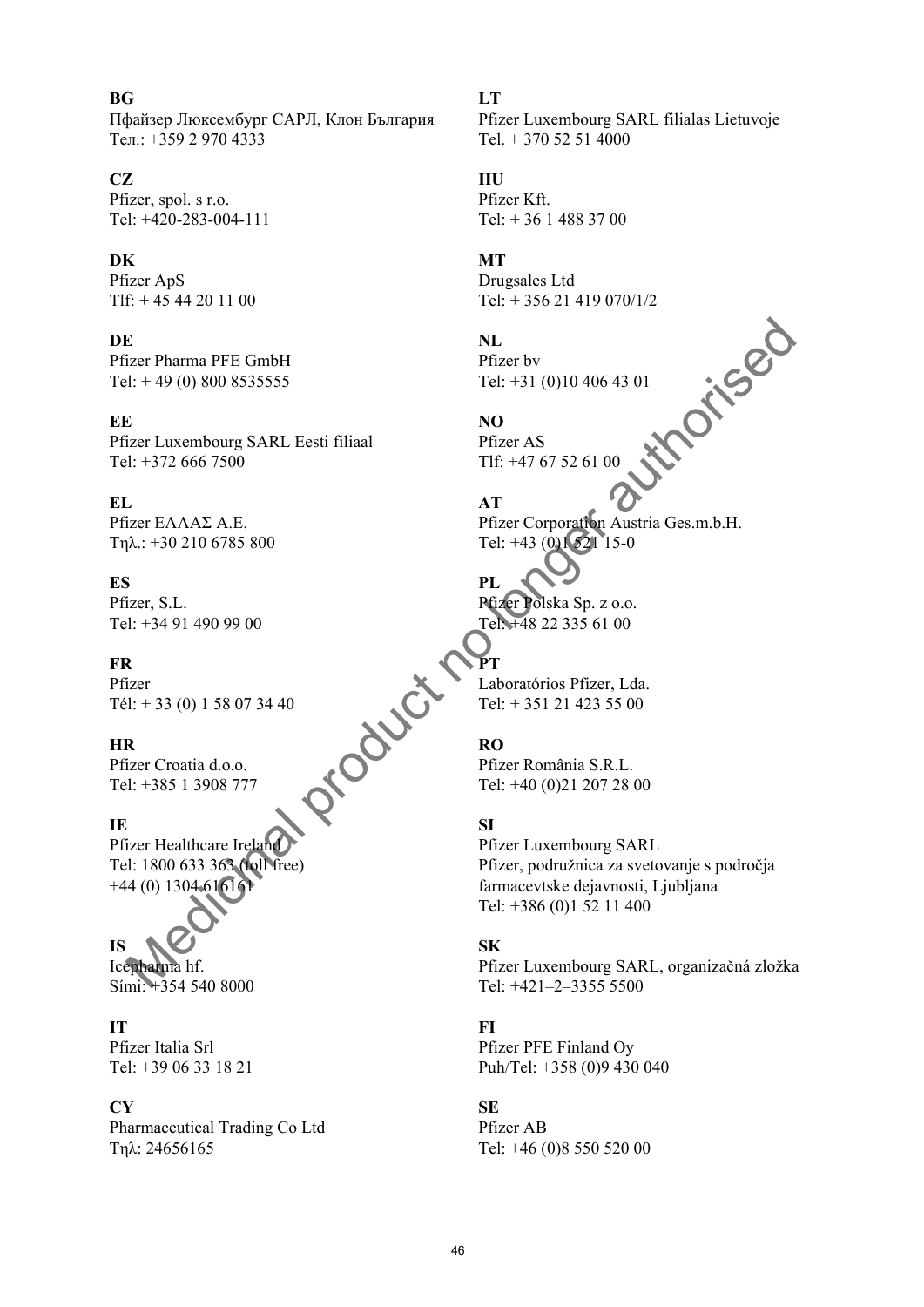**LV**  Pfizer Luxembourg SARL filiāle Latvijā Tel.: +371 670 35 775

**UK**  Hospira UK Ltd Tel:  $+44(0)$  1628 515500

### **This leaflet was last revised in month YYYY**.

### **Other sources of information**

Detailed information on this medicine is available on the European Medicines Agency web site: http://www.ema.europa.eu.

This leaflet is available in all EU/EEA languages on the European Medicines Agency website. ------------------------------------------------------------------------------------------------------------------------

The following information is intended for healthcare professionals only:

### **Instructions for use, handling and disposal**

- 1. Use aseptic technique during the reconstitution and further dilution of pemetrexed for intravenous infusion administration.
- 2. Calculate the dose and the number of Pemetrexed Pfizer vials needed. Each vial contains an excess of pemetrexed to facilitate delivery of label amount.
- 3. Pemetrexed Pfizer must only be reconstituted with sterile water for injections.

Pemetrexed Pfizer 100mg vial:

Reconstitute each 100 mg vial with 4.2 ml of sterile water for injections, resulting in a solution containing 25 mg/ml pemetrexed.

Pemetrexed Pfizer 500mg vial: Reconstitute each 500 mg vial with 20 ml of sterile water for injections, resulting in a solution containing 25 mg/ml pemetrexed.

Pemetrexed Pfizer 1,000mg vial: Reconstitute each 1,000 mg vial with 40 ml of sterile water for injections, resulting in a solution containing 25 mg/ml pemetrexed.

Gently swirl each vial until the powder is completely dissolved. The resulting solution is clear and ranges in colour from colourless to yellow or green-yellow without adversely affecting product quality. The pH of the reconstituted solution is between 5.7 and 7.7. **Further dilution is required.** is leaflet is available in all EU/EEA languages on the European Medicines Agency website.<br>
following information is intended for healthcare professionals only:<br> **Structions for use, handling and disposal**<br>
Use aseptic tech

- 4. Pemetrexed Pfizer must only be further diluted with 5% glucose solution, without preservative. The appropriate volume of reconstituted pemetrexed solution must be further diluted to 100 ml with 5% glucose solution for injection, without preservative, and administered as an intravenous infusion over 10 minutes.
- 5. Pemetrexed infusion solutions prepared as directed above are compatible with polyvinyl chlorideand polyolefin- lined administration sets and infusion bags. Pemetrexed is incompatible with diluents containing calcium, including lactated Ringer's Injection and Ringer's Injection
- 6. Parenteral medicinal products must be inspected visually for particulate matter and discolouration prior to administration. If particulate matter is observed, do not administer.
- 7. Pemetrexed solutions are for single use only.